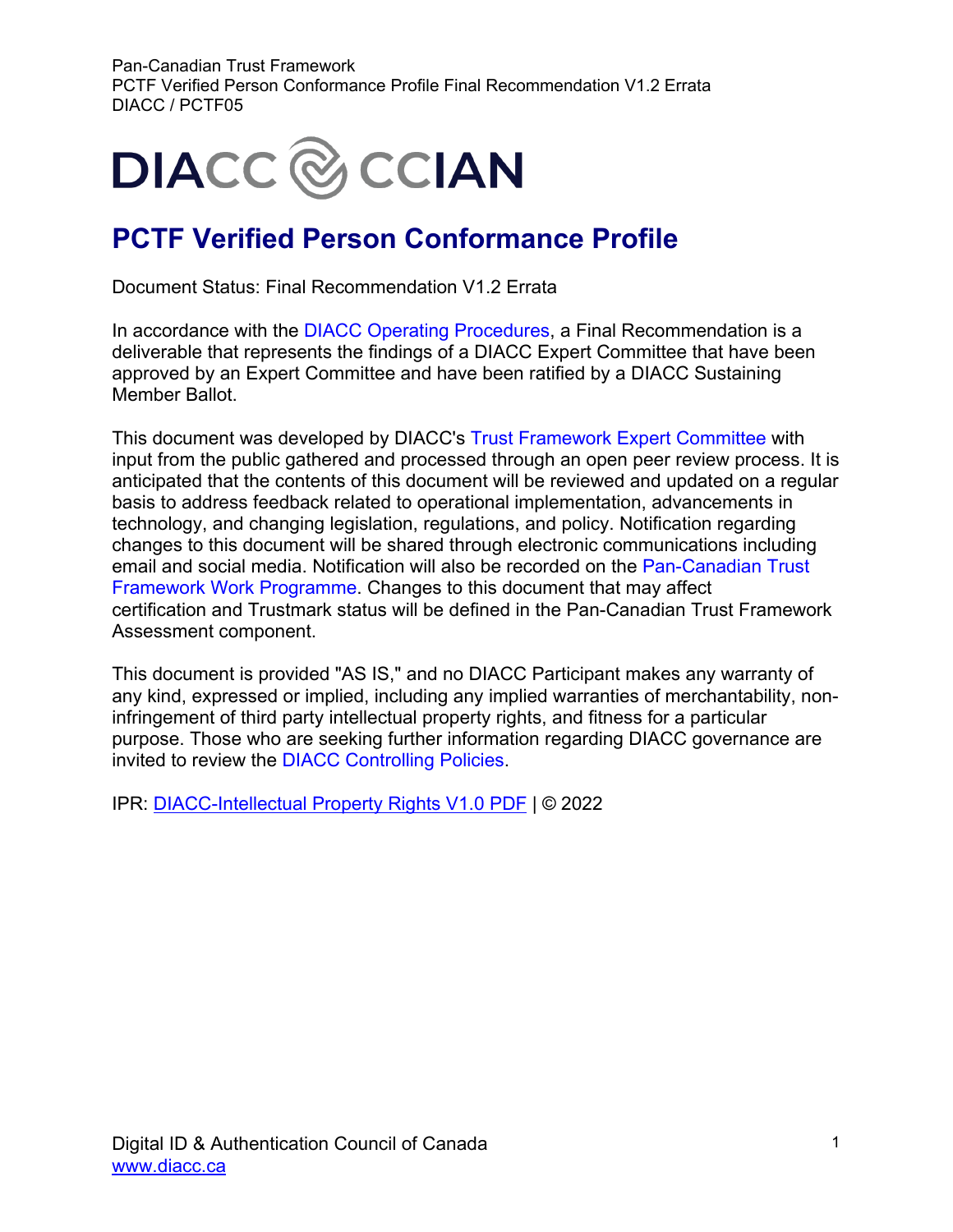### **Table of Contents**

| 1. Introduction to the PCTF Verified Person Conformance Profile3 |  |
|------------------------------------------------------------------|--|
|                                                                  |  |
|                                                                  |  |
|                                                                  |  |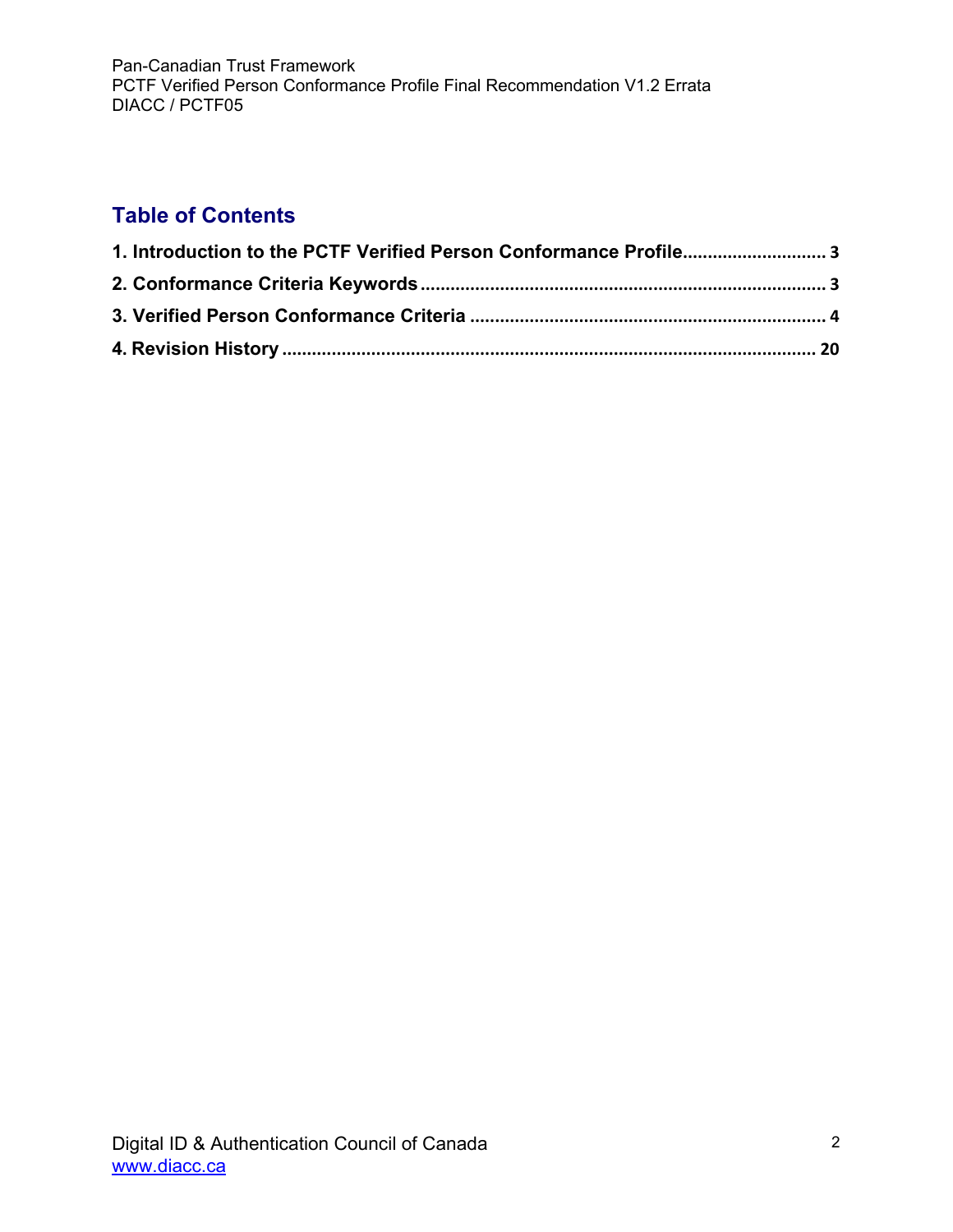### <span id="page-2-0"></span>**1. Introduction to the PCTF Verified Person Conformance Profile**

This document specifies the Conformance Criteria for the PCTF Verified Person Component, a component of the Pan-Canadian Trust Framework (PCTF). For a general introduction to the PCTF, including contextual information and the PCTF goals and objectives, please see the PCTF Model Overview.

Each PCTF component is made up of two documents:

- 1. **Overview** Introduces the subject matter of the component. It provides information essential to understanding the Conformance Criteria of the component. This includes definitions of key terms, concepts, and the Trusted Processes that are part of the component.
- 2. **Conformance profile** Specifies the conformance criteria used to standardize and assess the integrity of the Trusted Processes that are part of the component.

The Verified Person Conformance Criteria specify requirements that must be met to ensure that Trusted Processes result in the representation of a real, identifiable and unique Person at the necessary Level of Assurance. This document is normative unless otherwise noted.

**Note:** PCTF conformance criteria do not replace or supersede existing regulations; organizations and individuals are expected to comply with relevant legislation, policy and regulations in their jurisdiction.

## <span id="page-2-1"></span>**2. Conformance Criteria Keywords**

The following keywords indicate the precedence and general rigidity of a given conformance criteria, and are to be interpreted as:

- **MUST** means that the requirement is absolute as part of the Conformance Criteria.
- **MUST NOT** means that the requirement is an absolute prohibition of the Conformance criteria.
- **SHOULD** means that the requirement is expected to be met, except in limited cases where the applicant documents valid reasons or circumstances to ignore the requirement. The full implications of such an exception must be understood and carefully weighed before choosing to not adhere to the conformance criteria as described.
- **SHOULD NOT** means that a valid exception reason may exist in particular circumstances when the requirement is acceptable or even useful, however, the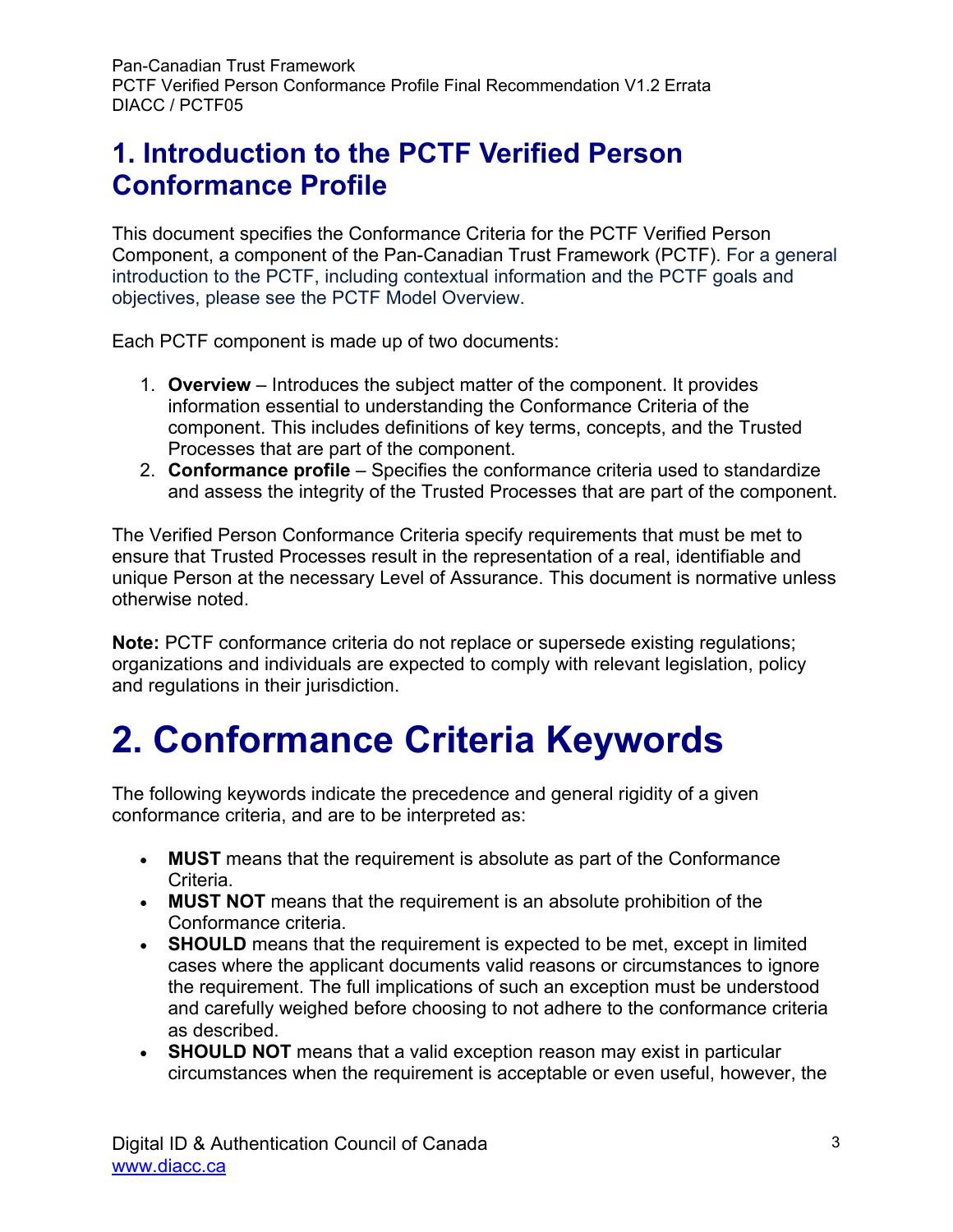full implications should be understood and the case carefully weighed before choosing to not conform to the requirement as described.

• **MAY** means that the requirement is discretionary but recommended.

Keywords appear in **bold** and ALL CAPS in the Conformance Criteria.

# <span id="page-3-0"></span>**3. Verified Person Conformance Criteria**

Conformance criteria are organized by the Trusted Processes defined in the Verified Person Component Overview**,** and profiled using columns against Levels of Assurance for Identity. For ease of reference, a specific conformance criterion may be referred by its category and reference number. For example, "**SOUR-1**" refers to "Establish Sources Conformance Criteria Reference 1".

#### **Notes**

- In the Verified Person criteria, Subject always refers to a Subject that is a Person. Criteria for Organizations and Machines that are to be verified as Subjects are dealt with in other PCTF components, such as the Verified Organization component.
- Baseline Conformance Criteria, which apply regardless of which Trusted Process a Responsible Authority is implementing, are included as part of this conformance profile.
- Level of Assurance 4 for Identity is out of scope for this version. The column is included as a placeholder for future development.

| <b>Reference</b> | <b>Conformance Criteria</b> |     | Level of<br><b>Identity</b><br><b>Assurance</b> |  |                                                               |
|------------------|-----------------------------|-----|-------------------------------------------------|--|---------------------------------------------------------------|
| <b>BASE</b>      | <b>Baseline</b>             | l 1 |                                                 |  | <b>Public Sector</b><br>$L2 L3 L4 $ Profile<br>Reference v1.4 |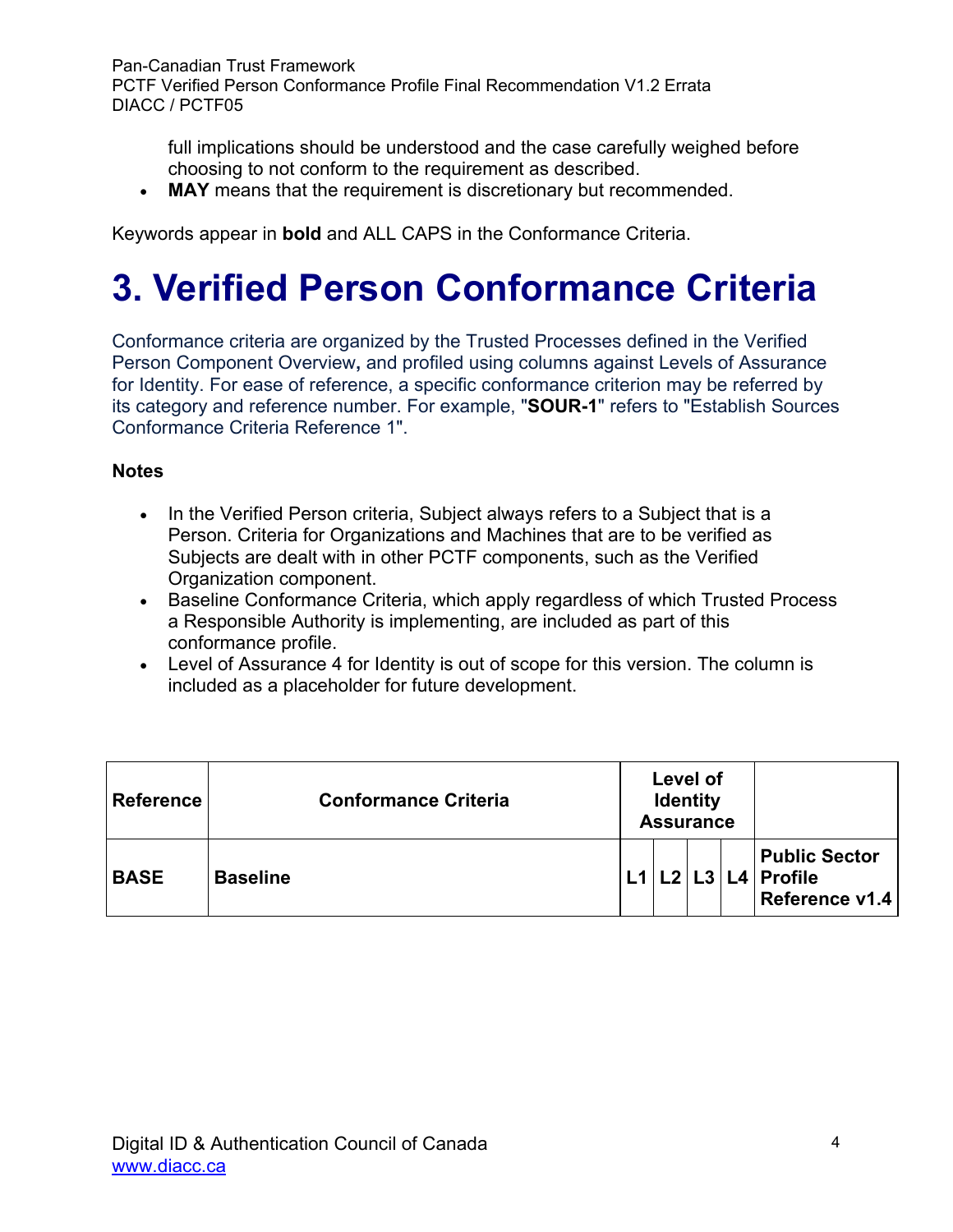| 1 | The Responsible Authority MUST document a<br>current overall description of the program or<br>service, including:<br>Purpose statement<br>The service function(s) (ie<br>$\circ$<br>authentication, proofing,<br>verification, etc.).<br>The audience that is impacted (ie<br>$\circ$<br>general public, subset, etc.).<br>The related industries (all,<br>$\circ$<br>healthcare, finance, etc.).<br><b>Services Description</b><br>The specific location the solution<br>$\circ$<br>is managed from.<br>A general marketing overview or<br>$\circ$<br>description of the service.<br>The types of validation,<br>$\circ$<br>authentication or technology the<br>service includes:<br>Biometrics, mobile device<br>٠<br>integrity, ID doc validation,<br>liveness, risk checks,<br>OTPs, etc<br>Service high-level design<br>and/or architecture<br>diagram.<br>Service user/data flow<br>diagram. | Y | Y | Y |                |
|---|----------------------------------------------------------------------------------------------------------------------------------------------------------------------------------------------------------------------------------------------------------------------------------------------------------------------------------------------------------------------------------------------------------------------------------------------------------------------------------------------------------------------------------------------------------------------------------------------------------------------------------------------------------------------------------------------------------------------------------------------------------------------------------------------------------------------------------------------------------------------------------------------------|---|---|---|----------------|
| 2 | The Responsible Authority <b>MUST</b> document its<br>business role, purpose and authority as these<br>relate to the identification of Subjects.                                                                                                                                                                                                                                                                                                                                                                                                                                                                                                                                                                                                                                                                                                                                                   | Y |   |   |                |
| 3 | The Responsible Authority SHOULD be a<br>private entity registered and operating in<br>Canada (e.g., proprietorship, corporation) or a<br>public entity (e.g., department, agency or<br>registrar) operating under the authority of a<br>Canadian federal, provincial, or territorial<br>government.                                                                                                                                                                                                                                                                                                                                                                                                                                                                                                                                                                                               | Y |   |   | <b>IDES.01</b> |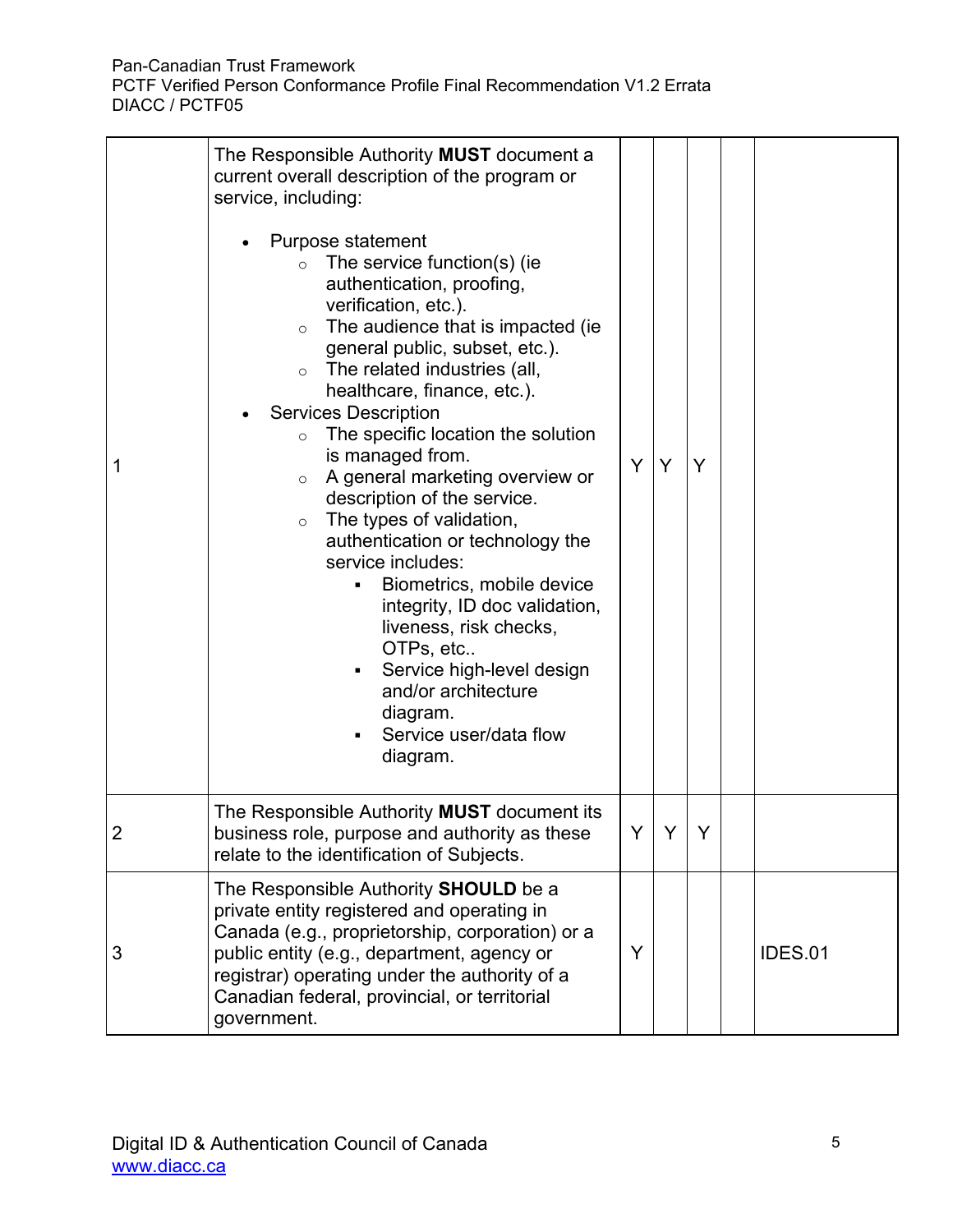| 4 | The Responsible Authority <b>MUST</b> be a private<br>entity registered and operating in Canada (e.g.,<br>proprietorship, corporation) or a public entity<br>(e.g., department, agency or registrar) operating<br>under the authority of a Canadian federal,<br>provincial, or territorial government.                                                                                               |   | Y | Y | IDES.02 |
|---|------------------------------------------------------------------------------------------------------------------------------------------------------------------------------------------------------------------------------------------------------------------------------------------------------------------------------------------------------------------------------------------------------|---|---|---|---------|
| 5 | The Responsible Authority <b>MUST</b> provide a<br>reference to the legal authority, policy or<br>requirement that supports the need to collect<br>specific personal information.<br>For example, in Ontario privacy requirements<br>are covered under the Freedom of Information<br>and Protection of Privacy Act (FIPPA) and the<br><b>Personal Health Information Protection Act</b><br>(PHIPPA). | Y | Y | Y |         |
| 6 | If the Responsible Authority relies on or<br>supports another organization for carrying out<br>the Identity establishment process, a written<br>agreement, or supporting legislation or<br>regulations <b>MUST</b> be in place.                                                                                                                                                                      | Y | Y | Y |         |
| 7 | The Responsible Authority <b>SHOULD</b> provide<br>Users with written notice that any false or<br>misleading statements may result in a violation<br>of terms or conditions.                                                                                                                                                                                                                         | Y |   |   |         |
| 8 | The Responsible Authority MUST provide Users<br>with written notice that any false or misleading<br>statements may result in violation of terms or<br>conditions.                                                                                                                                                                                                                                    |   | Y | Y |         |
| 9 | If a Responsible Authority relies on another<br>organization to carry out a Verified Person<br>Trusted Process subject to the Verified Person<br>conformance criteria, the Responsible Authority<br><b>MUST</b> provide:<br>Documentation on written agreement for<br>the arrangement in effect; AND<br>Documentation on the approved<br>Conformance Criteria assessment.                            | Y | Y | Y |         |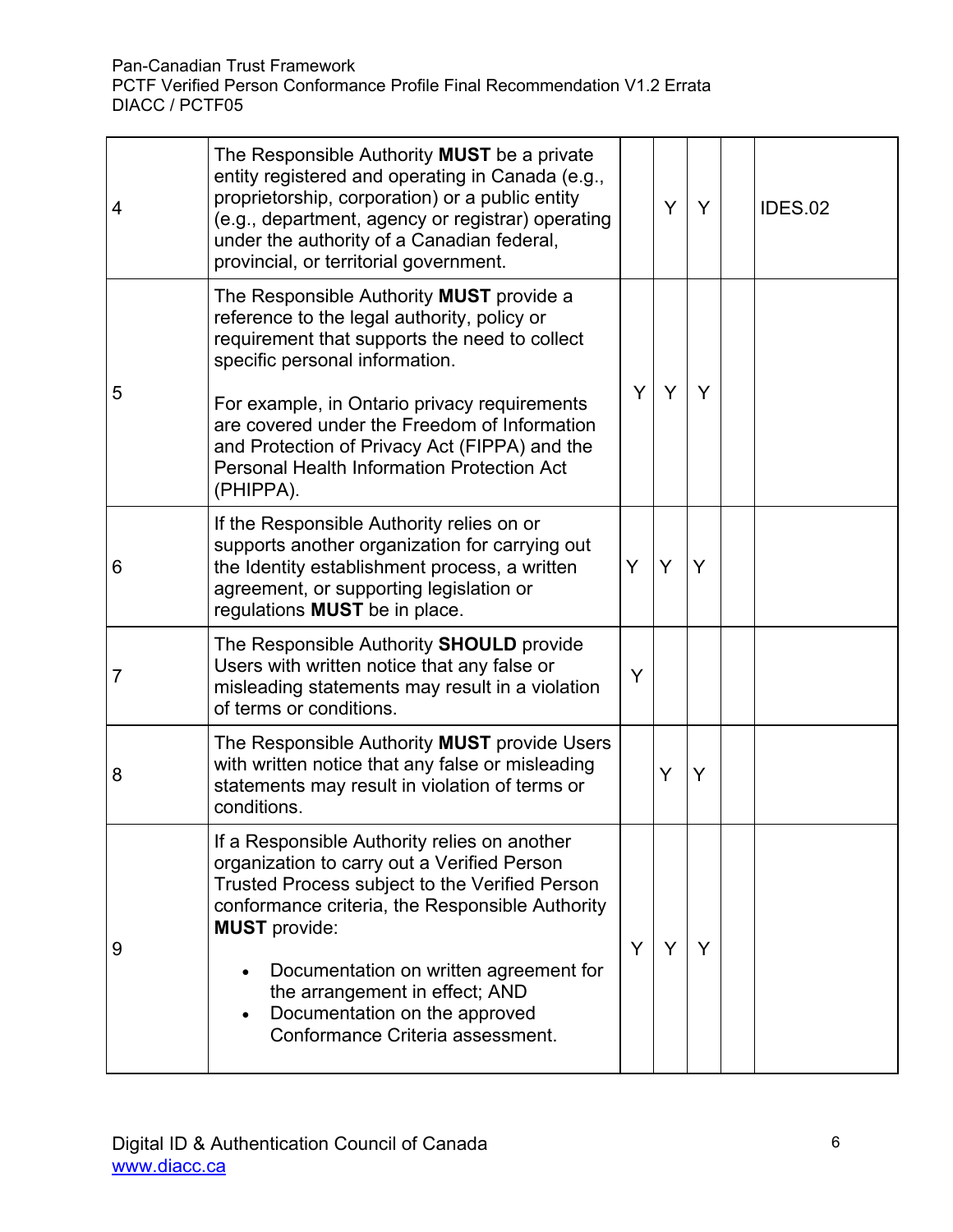| 10 | If cases involve children, minors, and other<br>vulnerable Subjects, the Responsible Authority<br><b>SHOULD:</b><br>Have in place additional safeguards,<br>compensating factors, or a documented<br>exception process to reduce risk and to<br>initiate interventions, as appropriate.<br>Confirm that the applicant (for example, a<br>parent or guardian) has the legal<br>authority to carry out a request or obtain<br>a service on behalf of the child, minor, or<br>other vulnerable Subject.            | Y | Y |   | <b>IDDG.11</b> |
|----|-----------------------------------------------------------------------------------------------------------------------------------------------------------------------------------------------------------------------------------------------------------------------------------------------------------------------------------------------------------------------------------------------------------------------------------------------------------------------------------------------------------------|---|---|---|----------------|
| 11 | If cases involve children, minors, and other<br>vulnerable Subjects, the Responsible Authority<br><b>MUST:</b><br>Have in place additional safeguards,<br>compensating factors, or a documented<br>exception process to reduce risk and to<br>initiate interventions, as appropriate.<br>Confirm that the applicant (for example, a<br>$\bullet$<br>parent or guardian) has the legal<br>authority to carry out a request or obtain<br>a service on behalf of the child, minor, or<br>other vulnerable Subject. |   |   | Y | <b>IDDG.11</b> |
| 12 | Organizations and individuals MUST comply<br>with applicable legislation, regulations, and<br>policy within their jurisdiction, which are subject<br>to change.                                                                                                                                                                                                                                                                                                                                                 | Y | Y | Y |                |
| 13 | The Responsible Authority <b>SHOULD</b> provide<br>Users with a written notice requiring them to<br>notify the Responsible Authority of changes to a<br>Subject's information whenever it changes.                                                                                                                                                                                                                                                                                                              | Y |   |   |                |
| 14 | The Responsible Authority MUST provide Users<br>with a written notice requiring them to notify the<br>Responsible Authority of changes to a Subject's<br>information whenever it changes.                                                                                                                                                                                                                                                                                                                       |   | Y | Y |                |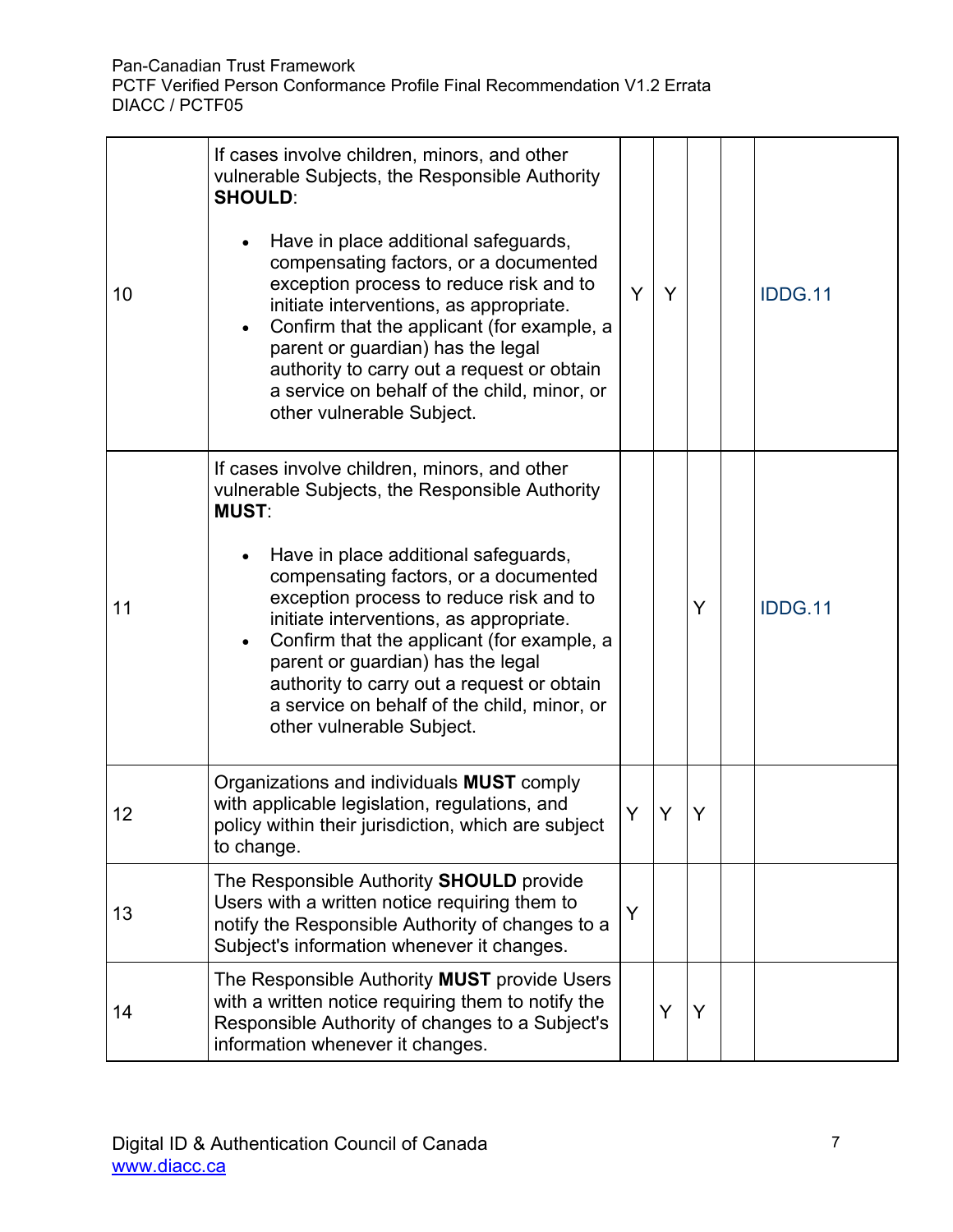| <b>SOUR</b>                                                                                                                                                                                                                                                                                                                                                                                                                                                                                    | <b>Establish Sources</b>                                                                                                                                                                                                                                                                                                                                                                                                                                                                                                                                                                                                              |   |   |   | $L1$ $L2$ $L3$ $L4$ | <b>Public Sector</b><br><b>Profile</b><br>Reference v1.4 |
|------------------------------------------------------------------------------------------------------------------------------------------------------------------------------------------------------------------------------------------------------------------------------------------------------------------------------------------------------------------------------------------------------------------------------------------------------------------------------------------------|---------------------------------------------------------------------------------------------------------------------------------------------------------------------------------------------------------------------------------------------------------------------------------------------------------------------------------------------------------------------------------------------------------------------------------------------------------------------------------------------------------------------------------------------------------------------------------------------------------------------------------------|---|---|---|---------------------|----------------------------------------------------------|
| Establish Sources is the preparatory process undertaken to determine which<br>sources of Identity Evidence can be used to validate and/or verify a Person<br>(i.e., Subjects), and the assurance of those sources. Typically, a Digital<br>Identity system will use a range of sources to support the requirements to<br>identify Subjects in a given context, and to meet the target Levels of<br>Assurance.<br>Note: These criteria are not included in the Public Sector Profile (IMSC), as |                                                                                                                                                                                                                                                                                                                                                                                                                                                                                                                                                                                                                                       |   |   |   |                     |                                                          |
| Party.                                                                                                                                                                                                                                                                                                                                                                                                                                                                                         | they are part of the policy and/or legislated requirements of the Relying                                                                                                                                                                                                                                                                                                                                                                                                                                                                                                                                                             |   |   |   |                     |                                                          |
| 1                                                                                                                                                                                                                                                                                                                                                                                                                                                                                              | If appropriate, the Responsible Authority MUST<br>conform to their legislated mandate for holding<br>the information for which they are being<br>identified as a source.<br>The Responsible Authority MUST have<br>appropriate security, accuracy, completeness<br>and privacy of their Identity sources, and<br>determine:<br>The provenance of the Evidence.<br>The robustness of the processes<br>employed in collecting and storing the<br>Evidence.<br>The historic performance of the source.<br>The ability of the source to satisfy<br>$\bullet$<br>relevant regulatory authorities.<br>The recognition of the source in law. | Y | Y | Y |                     | IDED.03                                                  |
| 2                                                                                                                                                                                                                                                                                                                                                                                                                                                                                              | If the Responsible Authority uses an external<br>source of Identity Evidence, the external source<br>of Identity MUST:<br>Hold a recognized DIACC Verified<br>Person Verification Trustmark, OR<br>Undergo an explicit assessment by the<br>Responsible Authority.                                                                                                                                                                                                                                                                                                                                                                    | Y | Y | Y |                     | IDED.04                                                  |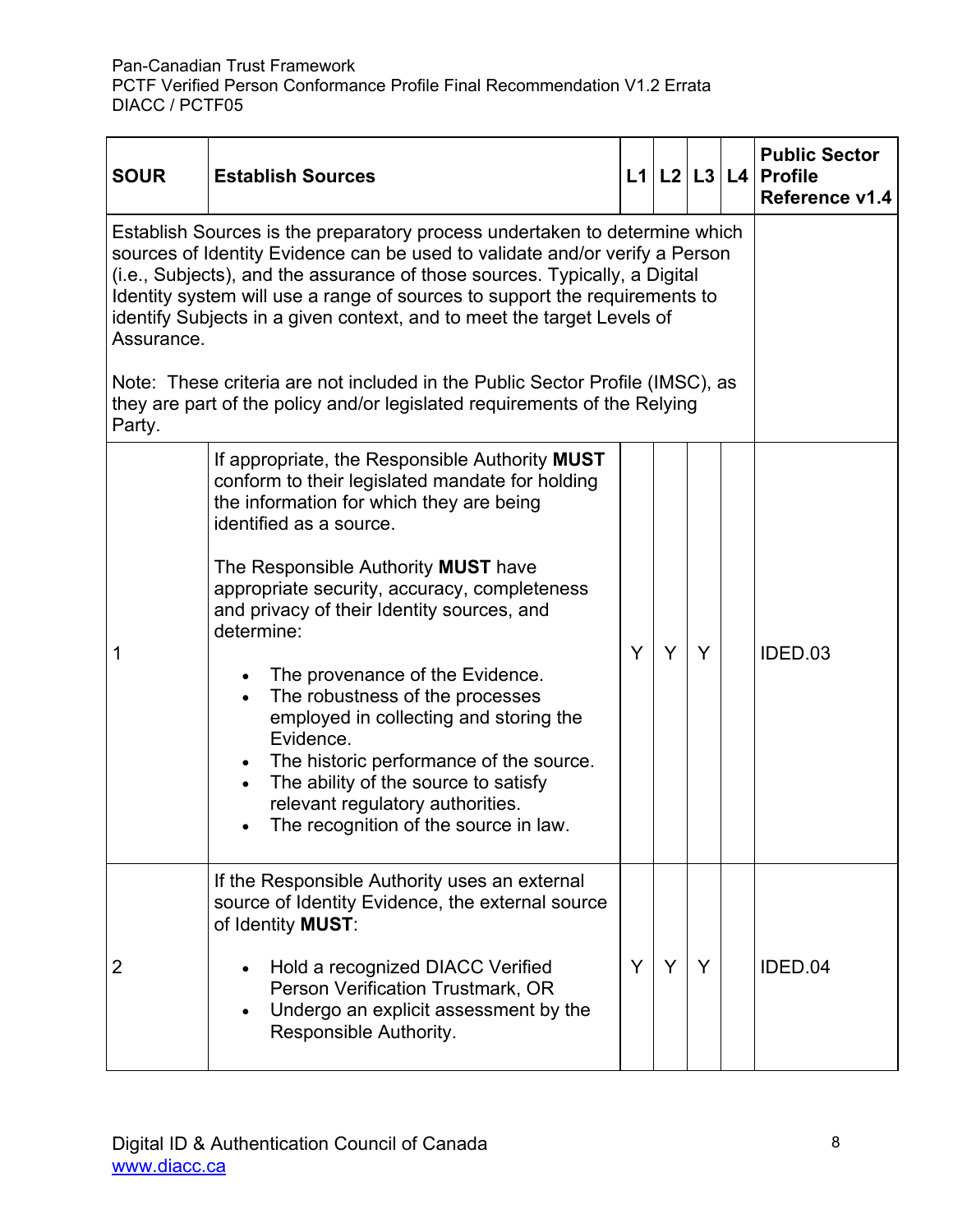| 3           | A source of Identity Evidence MUST be<br>assessed as Low Assurance if:<br>it is not possible to establish the<br>provenance of the Evidence or the<br>processes employed in collecting and<br>storing the Evidence employed by the<br>source.                                                                                                                                                                                                   | Y | Y           | Y |                                                          |
|-------------|-------------------------------------------------------------------------------------------------------------------------------------------------------------------------------------------------------------------------------------------------------------------------------------------------------------------------------------------------------------------------------------------------------------------------------------------------|---|-------------|---|----------------------------------------------------------|
| 4           | A private-sector source of Identity Information<br><b>MUST</b> be assessed as Medium Assurance only<br>if:<br>the provenance of the data, and<br>processes employed by the source, can<br>be audited and deemed to be satisfactory<br>by the appropriate governance bodies or<br>regulators, OR<br>in the case of a statistical source, where<br>the ongoing accuracy of the source can<br>be demonstrated from historical<br>performance data. | Y | Y           | Y |                                                          |
| 5           | A public sector source of Identity Information<br><b>MUST</b> be assessed as Medium Assurance only<br>if:<br>the provenance of the data, and<br>processes employed by the source, can<br>be audited and deemed to be satisfactory<br>by the appropriate governance bodies or<br>regulators, OR<br>it is a Foundational Source of Identity<br>(refer to definition in Overview).                                                                 | Y | Y           | Y |                                                          |
| <b>RESO</b> | <b>Identity Resolution</b>                                                                                                                                                                                                                                                                                                                                                                                                                      |   | L1 L2 L3 L4 |   | <b>Public Sector</b><br><b>Profile</b><br>Reference v1.4 |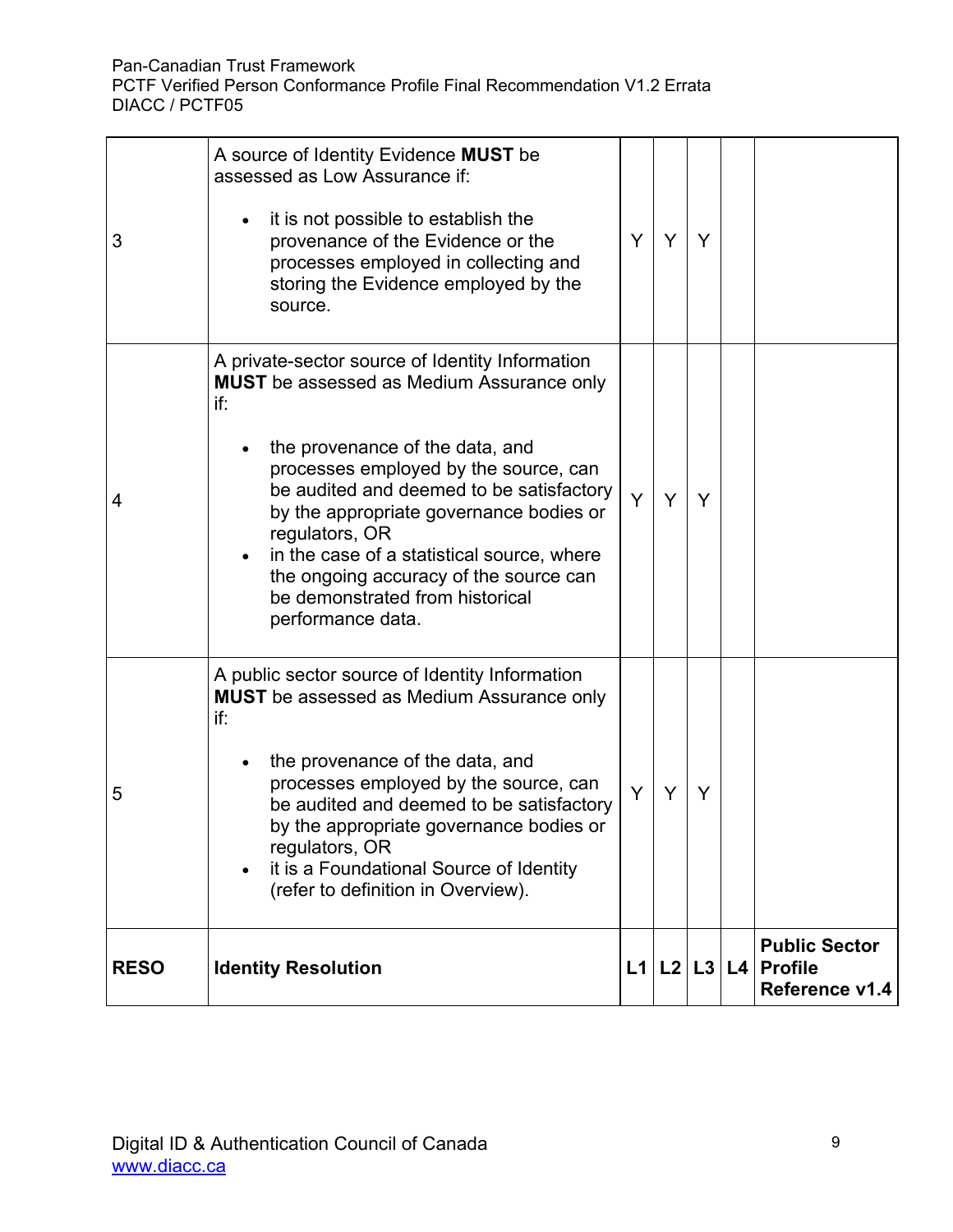| Identity Resolution is the process of establishing the uniqueness of a<br>Subject within a program/service population through the use of Identity<br>Information. A program or service defines its Identity resolution requirements<br>in terms of Identity Attributes; that is, the program/service specifies the set of<br>Identity Attributes that is required to uniquely identify a Subject within its<br>population. |                                                                                                                                                                                                                                                                                                                       |   |                     |   |                                                          |
|----------------------------------------------------------------------------------------------------------------------------------------------------------------------------------------------------------------------------------------------------------------------------------------------------------------------------------------------------------------------------------------------------------------------------|-----------------------------------------------------------------------------------------------------------------------------------------------------------------------------------------------------------------------------------------------------------------------------------------------------------------------|---|---------------------|---|----------------------------------------------------------|
|                                                                                                                                                                                                                                                                                                                                                                                                                            | The Responsible Authority MUST document the<br>population or clientele for which its services are<br>currently provided.                                                                                                                                                                                              | Y | Y                   | Y |                                                          |
| 2                                                                                                                                                                                                                                                                                                                                                                                                                          | The Responsible Authority MUST ensure that<br>the authoritative record uniquely resolves to<br>only one Subject within their specified<br>population of interest.                                                                                                                                                     |   | Y                   | Y | <b>IDRE.01</b>                                           |
| 3                                                                                                                                                                                                                                                                                                                                                                                                                          | The set of Identity Attributes <b>MUST</b> be sufficient<br>to distinguish between different Subjects within<br>an Identity context; and sufficient to describe the<br>Subject as required by the service or program.<br>(See section 4.1.4 of Government of Canada<br>Directive on Identity Management (July 2019)). | Y | Y                   | Y |                                                          |
| <b>ESTAB</b>                                                                                                                                                                                                                                                                                                                                                                                                               | <b>Identity Establishment (Contextual)</b>                                                                                                                                                                                                                                                                            |   | $L1$ $L2$ $L3$ $L4$ |   | <b>Public Sector</b><br><b>Profile</b><br>Reference v1.4 |
|                                                                                                                                                                                                                                                                                                                                                                                                                            | Identity Establishment is the process of creating contextual Identity<br>Evidence that may be relied on by others for the delivery of programs,<br>services, and activities.                                                                                                                                          |   |                     |   |                                                          |
| Note: The establishment and maintenance of Foundational Evidence of<br>Identity is out of scope, as it is the exclusive domain of the public sector;<br>those criteria can be found in the Public Sector Profile of the Pan-<br>Canadian Trust Framework.                                                                                                                                                                  |                                                                                                                                                                                                                                                                                                                       |   |                     |   |                                                          |
|                                                                                                                                                                                                                                                                                                                                                                                                                            | Any transaction relating to the creation of a<br>Verified Person Record MUST be auditable and<br>reference a relevant business event or activity.                                                                                                                                                                     | Y | Y                   | Y | <b>IDES.05</b>                                           |
| 2                                                                                                                                                                                                                                                                                                                                                                                                                          | The Responsible Authority MUST justify and<br>document the need to collect the specific<br>Identity Information that is required to fulfill the<br>stated business purposes.                                                                                                                                          | Y | Y                   | Y | <b>IDES.05</b>                                           |
| 3                                                                                                                                                                                                                                                                                                                                                                                                                          | The Responsible Authority MUST have in place<br>policies and procedures to safeguard the<br>Identity Attribute(s) provided by the User.                                                                                                                                                                               | Y | Y                   | Y | IDDG.05                                                  |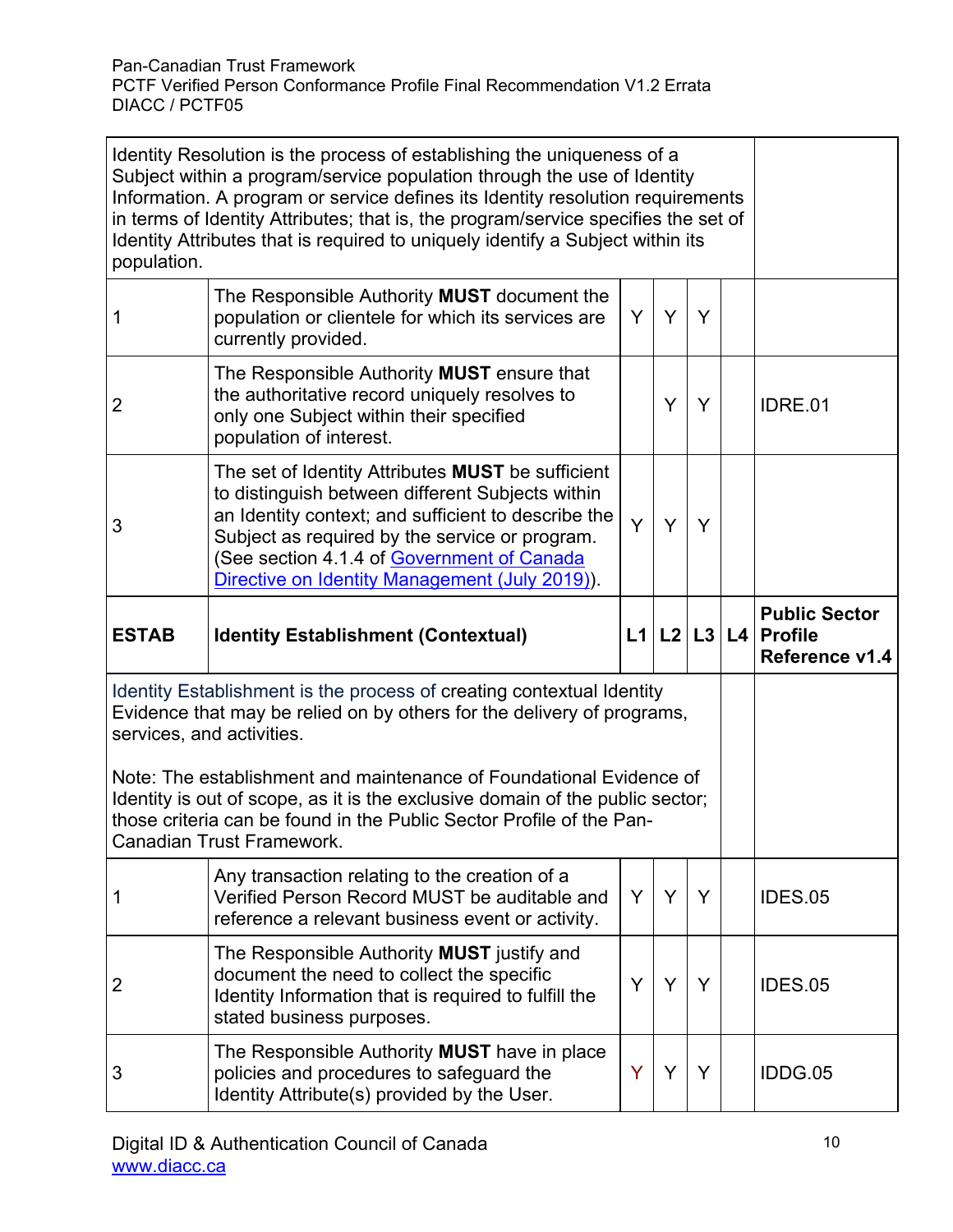| 4                                                                                                                                                                                                                                                                                                                                                        | The Responsible Authority MUST document<br>policies and procedures to detect and respond<br>to the use of a User's Identity Attribute(s)<br>without their consent.                       |   | Y           | Y |  | IDDG.06                                                  |
|----------------------------------------------------------------------------------------------------------------------------------------------------------------------------------------------------------------------------------------------------------------------------------------------------------------------------------------------------------|------------------------------------------------------------------------------------------------------------------------------------------------------------------------------------------|---|-------------|---|--|----------------------------------------------------------|
| <b>VALID</b>                                                                                                                                                                                                                                                                                                                                             | <b>Identity Information Validation</b>                                                                                                                                                   |   | L1 L2 L3 L4 |   |  | <b>Public Sector</b><br><b>Profile</b><br>Reference v1.4 |
| Identity Information Validation is the process of confirming the accuracy of<br>Identity Information about a Subject against that established by an<br>Authoritative Source. Identity Information Validation relies on the Evidence<br>obtained from the Establish Sources process to determine the claimed<br>Identity Information exists and is valid. |                                                                                                                                                                                          |   |             |   |  |                                                          |
| 1                                                                                                                                                                                                                                                                                                                                                        | Self-assertion of Identity Information made by a<br>Subject SHOULD be accepted.                                                                                                          | Y |             |   |  | IDIV.01                                                  |
| 2                                                                                                                                                                                                                                                                                                                                                        | Identity Information MUST acceptably match the<br>assertion provided by the User and all instances<br>of (Foundational and/or contextual) Evidence of<br>Identity presented by the User. |   | Y           | Y |  | IDIV.04                                                  |
| 3                                                                                                                                                                                                                                                                                                                                                        | The required evidence, if any, <b>MAY</b> include low<br>assurance sources.                                                                                                              | Y |             |   |  |                                                          |
| 4                                                                                                                                                                                                                                                                                                                                                        | The required evidence MUST, at a minimum,<br>include medium assurance sources and MAY<br>be supported by low assurance sources.                                                          |   | Y           |   |  |                                                          |
| 5                                                                                                                                                                                                                                                                                                                                                        | The required evidence <b>MUST</b> , at a minimum,<br>include the use of high assurance sources<br>and MAY be supported by medium and low<br>assurance sources.                           |   |             | Y |  |                                                          |
| 6                                                                                                                                                                                                                                                                                                                                                        | The Responsible Authority <b>SHOULD</b> check the<br>Evidence to confirm that it corresponds to the<br>claimed Identity Information, and that the<br>Evidence exists and is valid.       | Y |             |   |  |                                                          |
| 7                                                                                                                                                                                                                                                                                                                                                        | The Responsible Authority MUST check the<br>Evidence to confirm that it corresponds to the<br>claimed Identity Information, and that the<br>Evidence exists and is valid.                |   | Y           | Y |  |                                                          |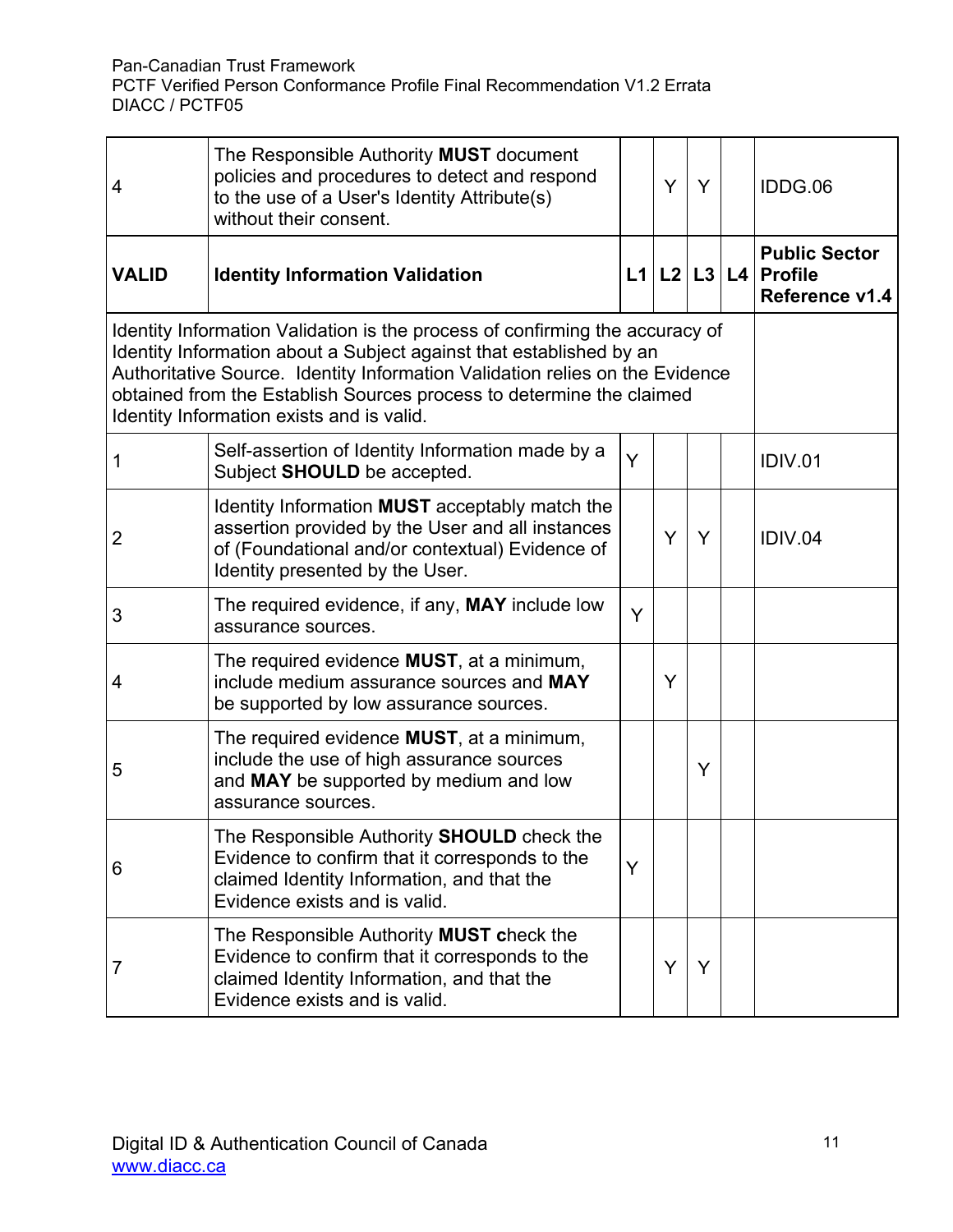| 8  | The Responsible Authority MUST document<br>how differences between the Evidence and the<br>claimed Identity Information relate to their risk<br>tolerance at each Level of Assurance. For<br>example, a specific Responsible Authority might<br>conclude that a difference in telephone numbers<br>presents a low risk to them in cases where all<br>other evidence is identical to the claimed<br>Identity Information.                                                  | Y | Y | Y |                |
|----|---------------------------------------------------------------------------------------------------------------------------------------------------------------------------------------------------------------------------------------------------------------------------------------------------------------------------------------------------------------------------------------------------------------------------------------------------------------------------|---|---|---|----------------|
| 9  | The level of risk resulting from differences<br>between the Evidence and the claimed Identity<br>Information that is acceptable MAY be<br>determined by the Responsible Authority.                                                                                                                                                                                                                                                                                        | Y |   |   |                |
| 10 | The level of risk resulting from differences<br>between the Evidence and the claimed Identity<br>Information that is acceptable MUST conform<br>with the requirements of regulated industry<br>services, if applicable.                                                                                                                                                                                                                                                   |   | Y |   |                |
| 11 | The level of risk resulting from differences<br>between the Evidence and the claimed Identity<br>Information that is acceptable <b>MUST</b> be minimal<br>and documented.                                                                                                                                                                                                                                                                                                 |   |   | Y |                |
| 12 | Contextual Evidence of identity <b>MUST</b> be<br>confirmed as originating from the issuing<br>authority.<br>If confirmation from issuing authority is not<br>feasible, then contextual Evidence of Identity<br><b>MUST</b> be confirmed using a trained examiner.                                                                                                                                                                                                        |   | Y | Y | <b>IDIV.05</b> |
| 13 | Foundational Evidence of Identity MUST be<br>confirmed as originating from issuing authority,<br>who has validated the Identity Information using<br>an authoritative record, or allows the Relying<br>Party to validate the Identity Information at the<br><b>Authoritative Source.</b><br>If confirmation from originating authority or<br>validation at source is not feasible, then<br>Foundational Evidence of Identity MUST be<br>confirmed using trained examiner. |   | Ÿ | Y | IDIV.06        |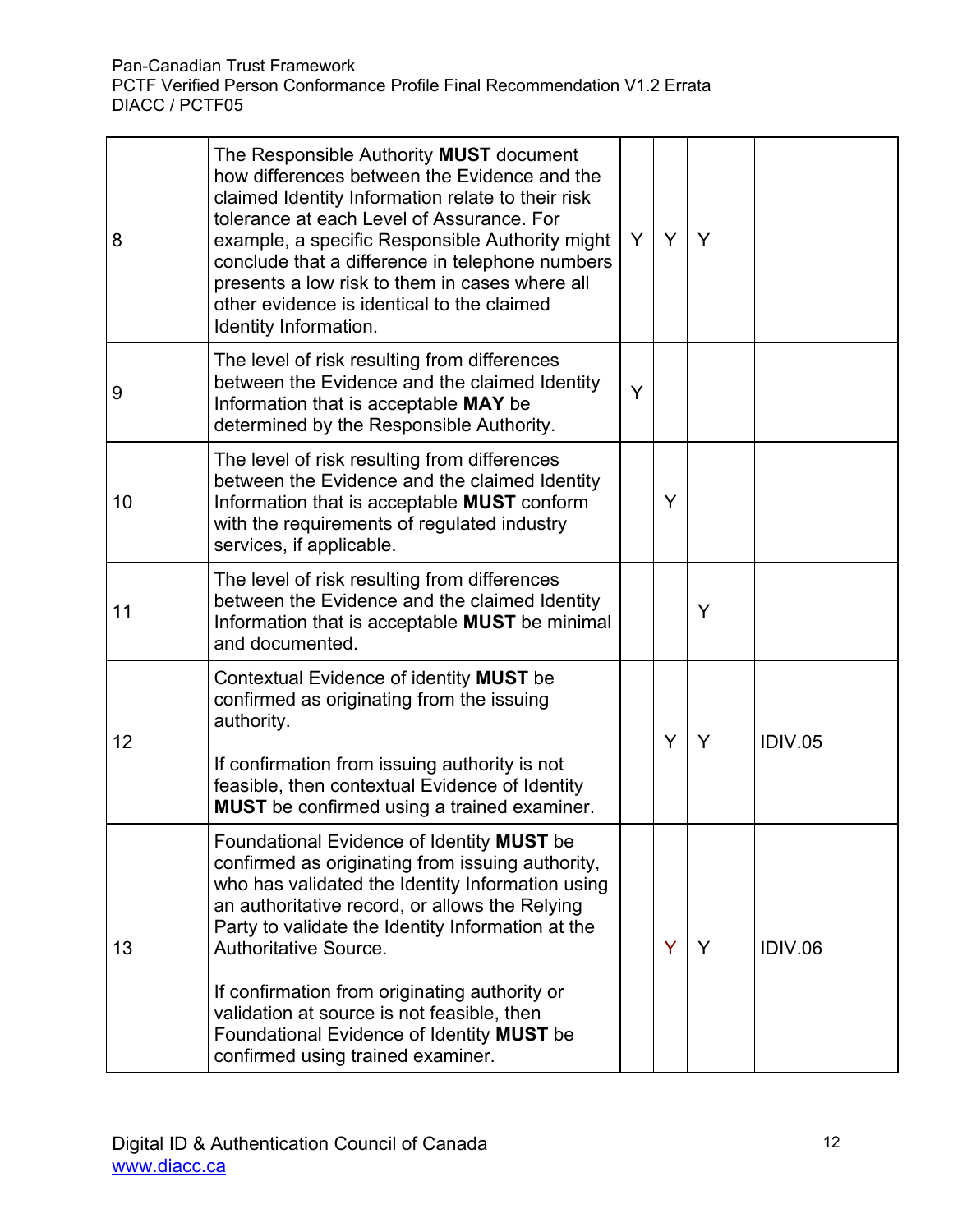| 14                                                                                                                                                                                                                                                  | The Responsible Authority MUST ensure that<br>the sources and technology used to perform the<br>validation process are documented and are<br>appropriate within the context of the validation<br>process.                                                                                                                                                                                         | Y  | Y | Y              |  |                                                          |
|-----------------------------------------------------------------------------------------------------------------------------------------------------------------------------------------------------------------------------------------------------|---------------------------------------------------------------------------------------------------------------------------------------------------------------------------------------------------------------------------------------------------------------------------------------------------------------------------------------------------------------------------------------------------|----|---|----------------|--|----------------------------------------------------------|
| 15                                                                                                                                                                                                                                                  | Where Evidence is presented in the form of<br>physical documents that are not verifiable<br>cryptographically, then Evidence checking<br><b>SHOULD</b> employ best practices for fraudulent<br>document detection.                                                                                                                                                                                | Y  |   |                |  |                                                          |
| 16                                                                                                                                                                                                                                                  | Where Evidence is presented in the form of<br>physical documents that are not verifiable<br>cryptographically, then Evidence checking<br><b>MUST</b> employ and document a fraud detection<br>regimen specific to the document(s) under<br>evaluation.                                                                                                                                            |    | Y | Y              |  |                                                          |
| 17                                                                                                                                                                                                                                                  | Where Evidence is digital (including API-based<br>and digital certificate-based) appropriate<br>processes SHOULD be employed to ensure the<br>integrity of the Evidence. (e.g., Tamper-evident,<br>cryptographically signed, machine-verification of<br>a Credential).                                                                                                                            | Y  |   |                |  |                                                          |
| 18                                                                                                                                                                                                                                                  | Where Evidence is digital (including API-based<br>and digital certificate-based) appropriate<br>processes MUST be employed to ensure the<br>integrity of the evidence (e.g., Tamper-evident,<br>cryptographically signed, machine-verification of<br>a Credential).<br>Information provided in the Credentials and<br>Infrastructure profiles may provide further<br>guidance for these criteria. |    | Y | Y              |  |                                                          |
| <b>EVID</b>                                                                                                                                                                                                                                         | <b>Evidence Validation</b>                                                                                                                                                                                                                                                                                                                                                                        | L1 |   | $L2$ $L3$ $L4$ |  | <b>Public Sector</b><br><b>Profile</b><br>Reference v1.4 |
| Evidence Validation is the process of confirming that the Evidence<br>presented (physical or electronic) can be accepted or be admissible as a<br>proof (i.e., beyond a reasonable doubt, balance of probabilities, and<br>substantial likelihood). |                                                                                                                                                                                                                                                                                                                                                                                                   |    |   |                |  |                                                          |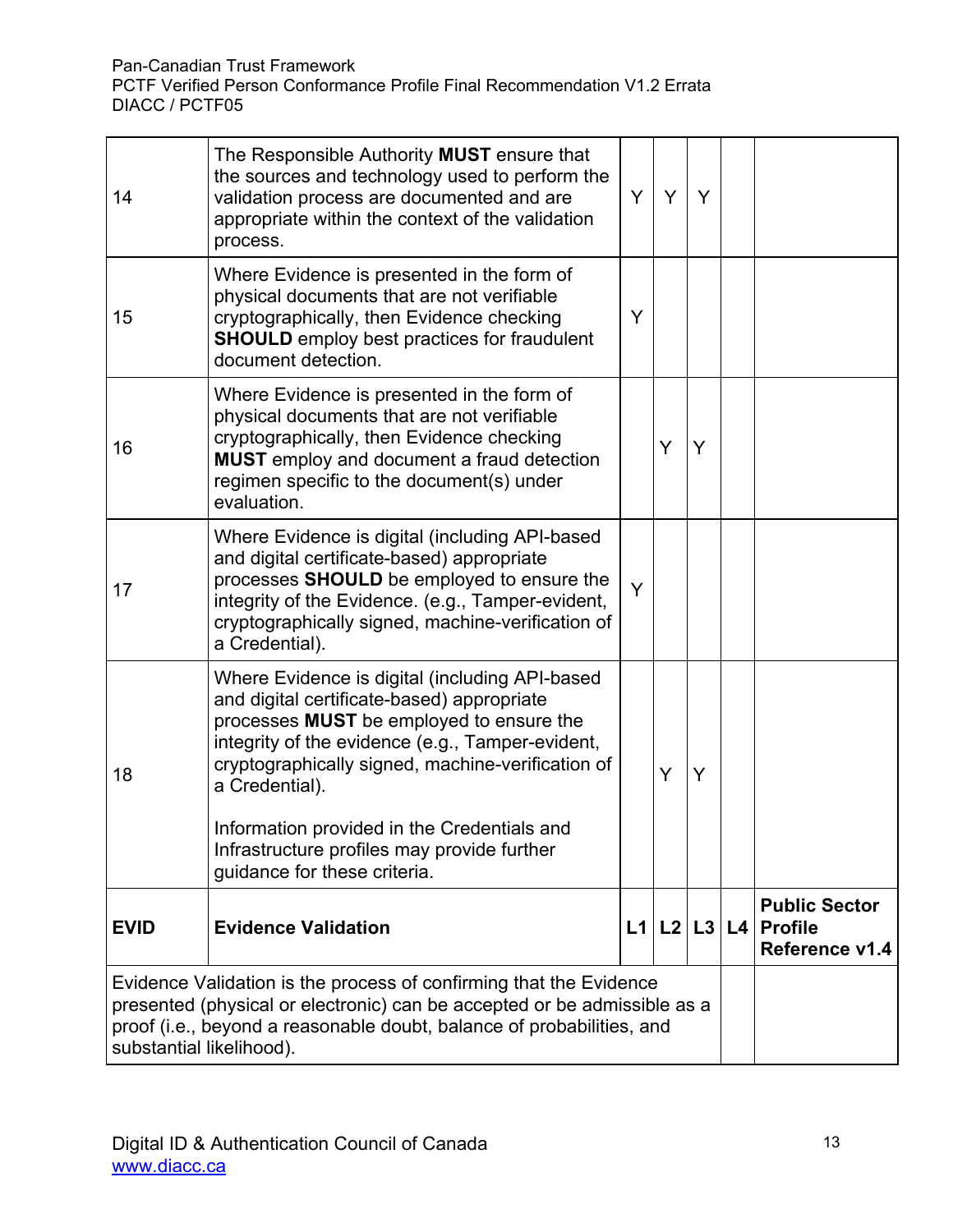| 1 | There is no restriction on what kind of Evidence<br>an Organization accepts.                                                                                                                                                                                                                                                                                                                                                                                                                                                                                                                                                                                                    | Ÿ |   |   | IDEA.02        |
|---|---------------------------------------------------------------------------------------------------------------------------------------------------------------------------------------------------------------------------------------------------------------------------------------------------------------------------------------------------------------------------------------------------------------------------------------------------------------------------------------------------------------------------------------------------------------------------------------------------------------------------------------------------------------------------------|---|---|---|----------------|
| 2 | One instance of Evidence of Identity (contextual<br>or foundational) MUST be assessed to be at<br>least a medium level of assurance per SOUR<br>criteria.                                                                                                                                                                                                                                                                                                                                                                                                                                                                                                                       |   | Y |   | IDEA.03        |
| 3 | Two instances of Evidence of Identity (at least<br>one must be Foundational Evidence of Identity)<br><b>MUST</b> be assessed to be at least a medium<br>level of assurance per SOUR criteria.                                                                                                                                                                                                                                                                                                                                                                                                                                                                                   |   |   | Y | IDEA.04        |
| 4 | Foundational Evidence <b>MUST</b> originate from an<br>Authoritative Source that is under the control of<br>a federal, provincial or territorial government or<br>the local equivalent abroad; and<br>used to maintain registration of specific vital<br>events or to determine legal status.<br>Acceptable Authoritative Sources, records and<br>documents for Foundational Evidence:<br>Vital statistics records used in the<br>issuance of birth certificates;<br>Legal status records used in the issuance<br>of citizenship and naturalization<br>certificates and permanent resident<br>cards; and<br>Other authoritative records enabled by<br>departmental legislation. |   | Y | Y | IDEA.05        |
| 5 | Foundational Evidence of Identity Information<br>that is incomplete or inconsistent with the<br>information provided by the User (e.g., name,<br>date of birth, or sex difference) SHOULD<br>require additional confirmation by the<br>Authoritative Source, or additional contextual<br>Evidence.                                                                                                                                                                                                                                                                                                                                                                              |   | Y |   | <b>IDEA.05</b> |
| 6 | Foundational Evidence of Identity Information<br>that is incomplete or inconsistent with the<br>information provided by the User (e.g.,<br>name, date of birth, or sex difference) MUST<br>require additional confirmation by the<br>Authoritative Source.                                                                                                                                                                                                                                                                                                                                                                                                                      |   |   | Y | IDEA.05        |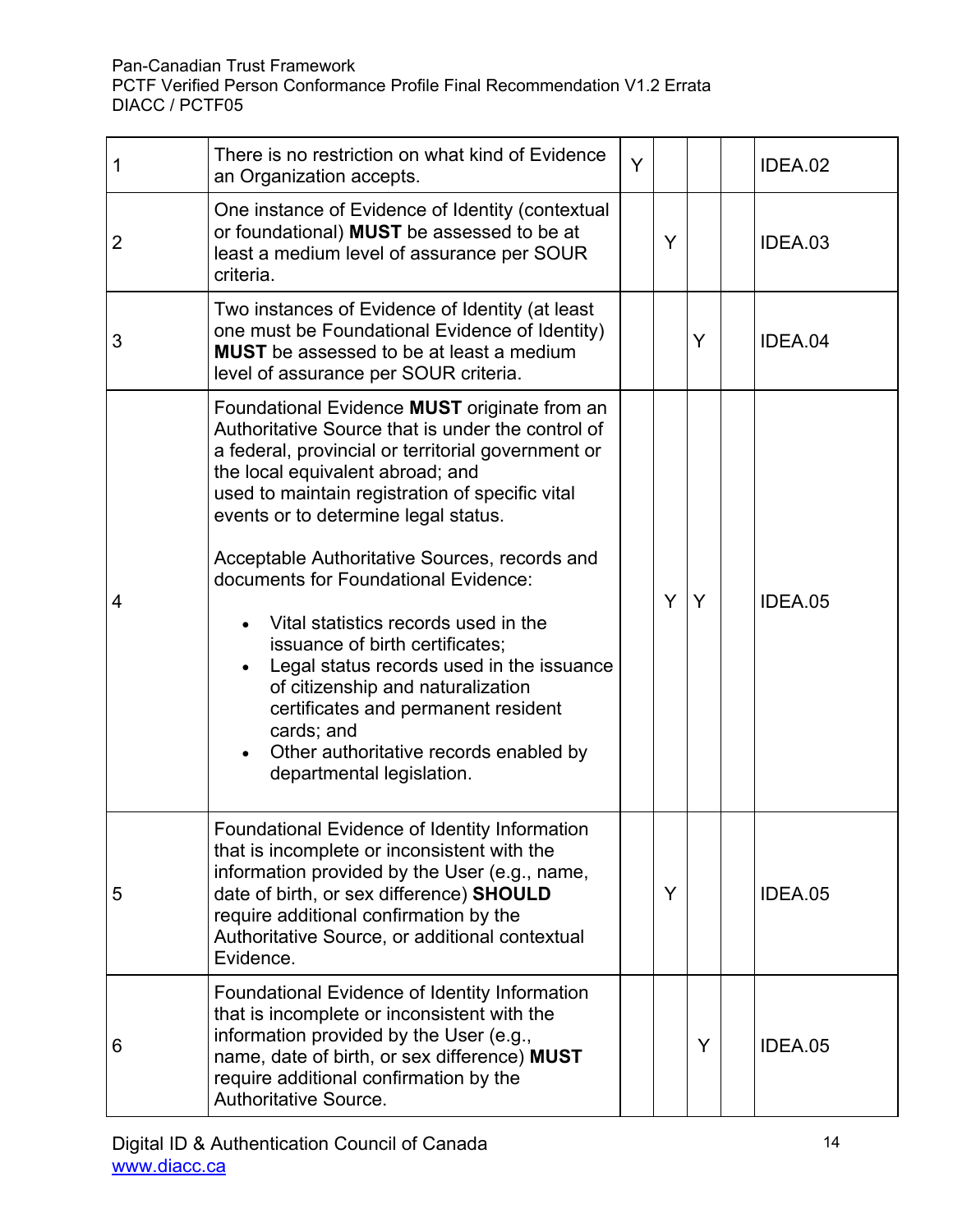| 7                                                                                                                                                                                                                                                                                | Contextual Evidence MUST originate from an<br>Authoritative Source that is under the control<br>of an Organization that is PCTF approved, or<br>has jurisdictional or domain equivalent, or has<br>undergone an explicit assessment by the<br>Responsible Authority.<br>Acceptable Authoritative Sources, records and<br>documents for contextual Evidence may<br>include:<br>Licensing and registration records or<br>documents used in the issuance of a<br>driver's licence;<br>Passport or Certificate of Indian Status;<br>and<br>Accredited professional organizations<br>used in the issuance of professional<br>credentials. |  | Y | Y |  |                                                          |
|----------------------------------------------------------------------------------------------------------------------------------------------------------------------------------------------------------------------------------------------------------------------------------|--------------------------------------------------------------------------------------------------------------------------------------------------------------------------------------------------------------------------------------------------------------------------------------------------------------------------------------------------------------------------------------------------------------------------------------------------------------------------------------------------------------------------------------------------------------------------------------------------------------------------------------|--|---|---|--|----------------------------------------------------------|
| 8                                                                                                                                                                                                                                                                                | If contextual Evidence is accepted in<br>conjunction with Foundational Evidence of<br>Identity (Level 3):<br>Contextual evidence of identity is<br>expected to be consistent with the<br>information that is provided by the<br>foundational evidence of identity.<br>Additional contextual evidence MAY be<br>required in the case of incomplete or<br>inconsistent identity information (e.g.,<br>name change).<br>An endorsement or certification MAY be<br>required to verify that the contextual<br>evidence is a true copy of an original.                                                                                     |  | Y | Y |  |                                                          |
| <b>PRES</b>                                                                                                                                                                                                                                                                      | L1 L2 L3 L4<br><b>Identity Presentation</b>                                                                                                                                                                                                                                                                                                                                                                                                                                                                                                                                                                                          |  |   |   |  | <b>Public Sector</b><br><b>Profile</b><br>Reference v1.4 |
| Identity Presentation is the process of dynamically confirming that a Subject<br>has a continuous existence over time (i.e., "genuine presence"). This<br>process can be used to help detect fraudulent activity (past or present) and<br>to address identity spoofing concerns. |                                                                                                                                                                                                                                                                                                                                                                                                                                                                                                                                                                                                                                      |  |   |   |  |                                                          |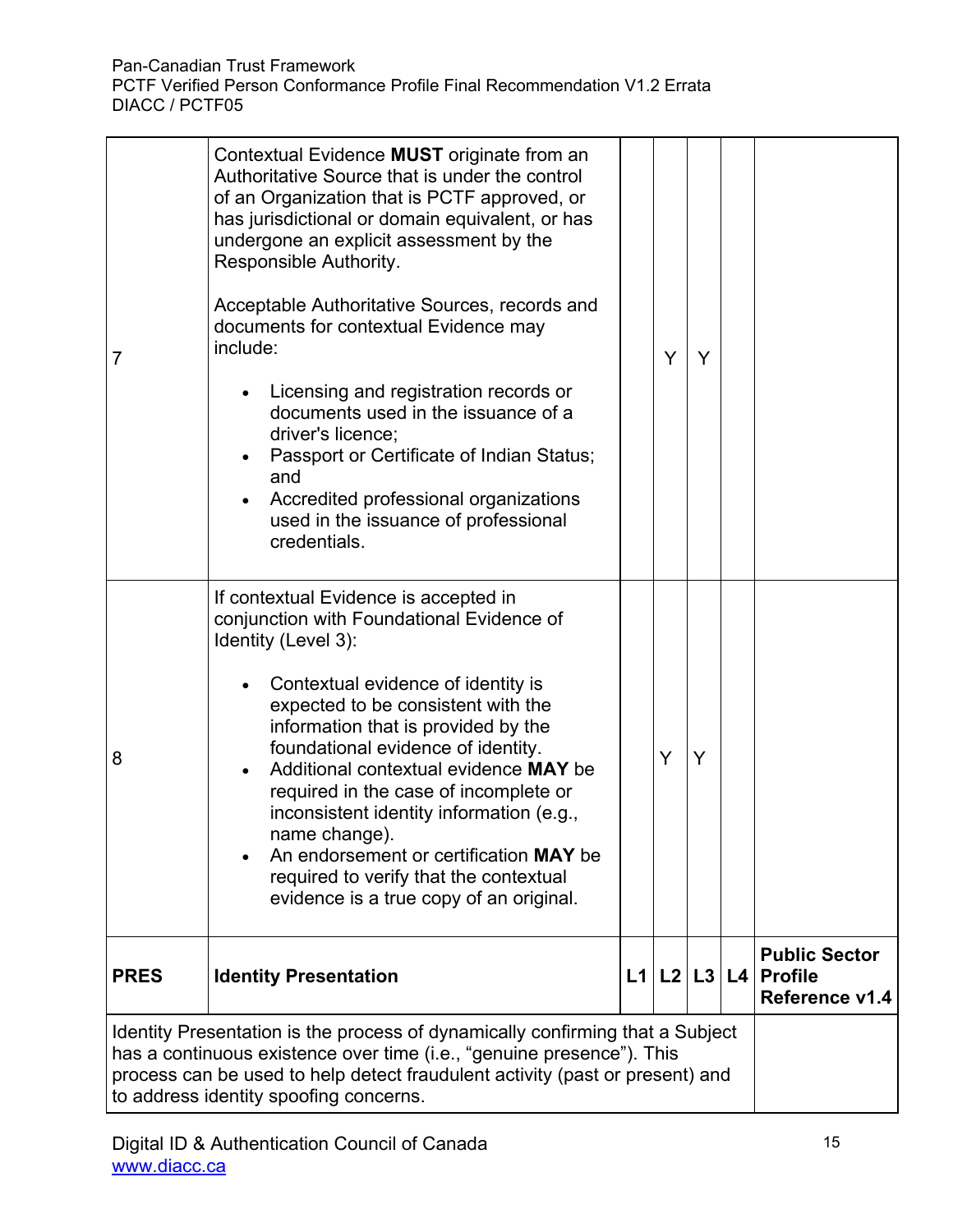|                                                                                                                                                                                                                                                              | Conformance criteria for Identity Presentation<br>will be included in a future release of the PCTF.                                                                                |                                                                         |   |   |  |         |
|--------------------------------------------------------------------------------------------------------------------------------------------------------------------------------------------------------------------------------------------------------------|------------------------------------------------------------------------------------------------------------------------------------------------------------------------------------|-------------------------------------------------------------------------|---|---|--|---------|
| <b>VERIF</b>                                                                                                                                                                                                                                                 | <b>Identity Verification</b>                                                                                                                                                       | <b>Public Sector</b><br>$L1   L2   L3   L4  $ Profile<br>Reference v1.4 |   |   |  |         |
| Identity Verification is the process of confirming that the Identity Information<br>being presented relates to the Subject who is making the claim. It should be<br>noted that this process may use personal information that is not related to<br>identity. |                                                                                                                                                                                    |                                                                         |   |   |  |         |
|                                                                                                                                                                                                                                                              | The Responsible Authority MAY undertake the<br>verification steps it deems necessary, if any.                                                                                      | Y                                                                       |   |   |  | IDVE.01 |
| $\overline{2}$                                                                                                                                                                                                                                               | The Responsible Authority MUST ensure that<br>interactions within a given context can be linked<br>to the Subject who is making the claim.                                         |                                                                         | Y | Y |  | IDVE.02 |
| 3                                                                                                                                                                                                                                                            | The Responsible Authority MUST, at a<br>minimum, verify the Subject (e.g. knowledge-<br>based verification or contextual data).                                                    |                                                                         | Y |   |  | IDVE.03 |
|                                                                                                                                                                                                                                                              | The verification <b>MUST</b> provide sufficient<br>assurance that only the identifiable Subject in<br>question would be able to successfully complete<br>the verification process. |                                                                         |   |   |  |         |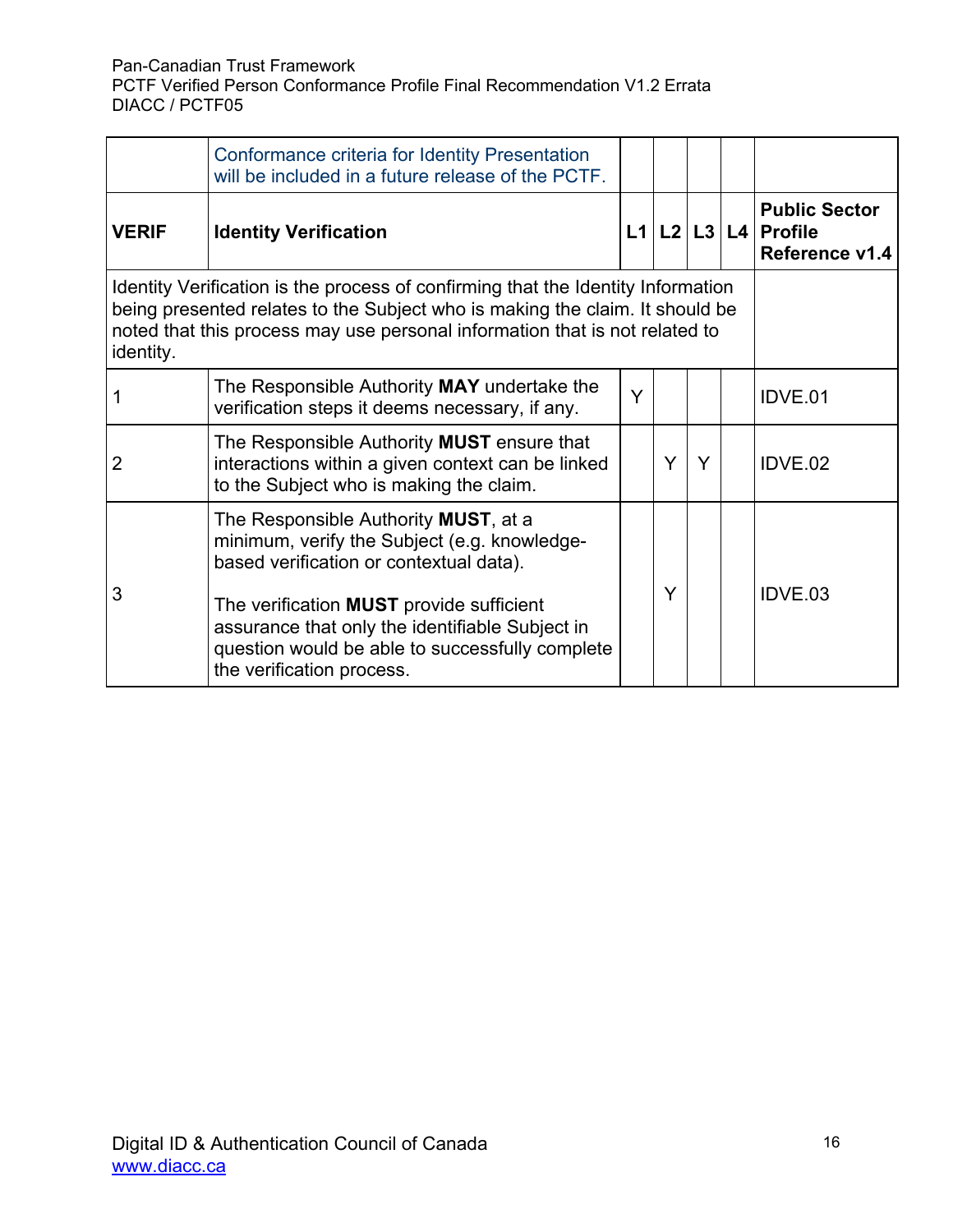| 4                                                                                                                                                                                                                                                                                                                                                                                                                              | The Responsible Authority MUST use at least<br>one of the following methods to ensure the<br>Identity Information relates to the User and the<br>Subject:<br>Biological (e.g., photo ID), biometric (e.g.:<br>fingerprint), or behavioural characteristic<br>confirmation.<br>Face-to-face verification in person (or<br>equivalent).<br>Physical possession confirmation.<br>If the above methods are not feasible then<br>alternative methods MUST be defined and<br>documented in an exception process<br>which <b>MAY</b> include:<br>Confirmation by a trusted referee (e.g.,<br>guarantor, notary, certified agent) as<br>determined by program-specific criteria.<br>Additional safeguards.<br>Compensating factors. |  |  | Y           |  | IDVE.03                                                  |
|--------------------------------------------------------------------------------------------------------------------------------------------------------------------------------------------------------------------------------------------------------------------------------------------------------------------------------------------------------------------------------------------------------------------------------|-----------------------------------------------------------------------------------------------------------------------------------------------------------------------------------------------------------------------------------------------------------------------------------------------------------------------------------------------------------------------------------------------------------------------------------------------------------------------------------------------------------------------------------------------------------------------------------------------------------------------------------------------------------------------------------------------------------------------------|--|--|-------------|--|----------------------------------------------------------|
| 5                                                                                                                                                                                                                                                                                                                                                                                                                              | In addition to the conditions specified in the<br>BASE section concerning vulnerable subjects,<br>private and government organizations<br><b>MAY</b> include Evidence of Identity requirements<br>Y<br>Y<br>for a parent or guardian as part of the Evidence<br>Y<br>of Identity requirements for a child, minor or<br>other vulnerable Subject. For example, the<br>passport of a parent could be used as<br>contextual Evidence of Identity for the child.                                                                                                                                                                                                                                                                |  |  |             |  | IDEA.07                                                  |
| <b>MAINT</b>                                                                                                                                                                                                                                                                                                                                                                                                                   | <b>Identity Maintenance</b>                                                                                                                                                                                                                                                                                                                                                                                                                                                                                                                                                                                                                                                                                                 |  |  | L1 L2 L3 L4 |  | <b>Public Sector</b><br><b>Profile</b><br>Reference v1.4 |
| Identity Maintenance is the process of ensuring that Identity Information is as<br>accurate, complete, and up-to-date as is required. This process deals with<br>events that may impact the previously performed Identity Information<br>Validation and Identity Verification (e.g., Evidence used to establish the<br>Verified Person has changed, expired or been revoked, which invalidates the<br>Verified Person Record). |                                                                                                                                                                                                                                                                                                                                                                                                                                                                                                                                                                                                                                                                                                                             |  |  |             |  |                                                          |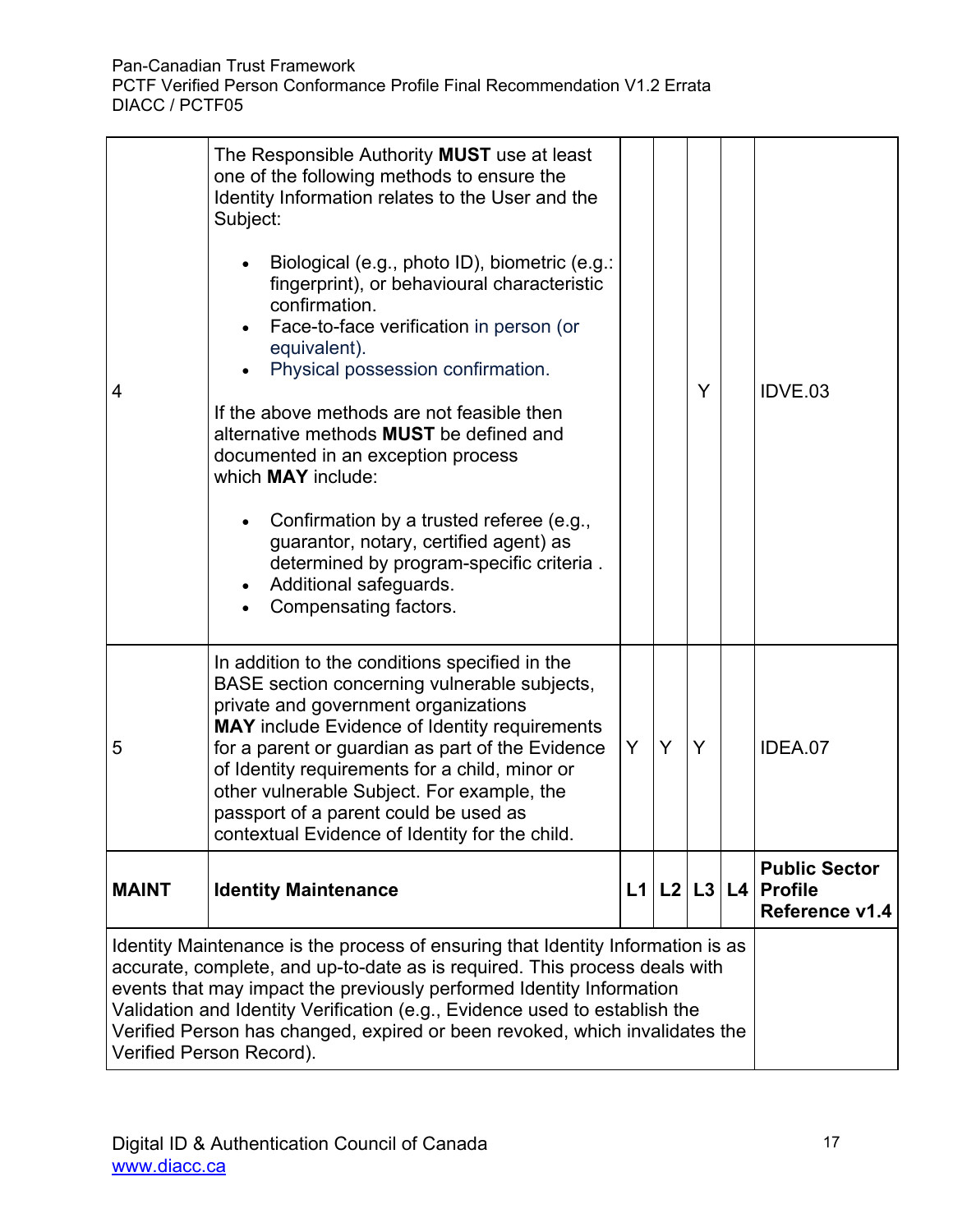| 1 | The Responsible Authority MAY deem the<br>Subject to be no longer verified if any one of the<br>following are true:<br>Any contextual Evidence changes.<br>The status of the Foundational Evidence<br>changes. This could include immigration,<br>marriage, death or the status changes<br>that impact the previous Identity<br>Information Validation and Identity<br>Verification processes.<br>The elapsed time since the Identity<br>Information Validation or Identity<br>Verification processes were performed<br>exceeds a threshold specified by the<br>Relying Party.                                         | Y |   |   |  |  |
|---|------------------------------------------------------------------------------------------------------------------------------------------------------------------------------------------------------------------------------------------------------------------------------------------------------------------------------------------------------------------------------------------------------------------------------------------------------------------------------------------------------------------------------------------------------------------------------------------------------------------------|---|---|---|--|--|
| 2 | The Responsible Authority MUST not represent<br>a Subject as verified to an RP if the RA<br>becomes aware of any of the following for a<br>Subject:<br>Any contextual Evidence changes.<br>The status of the Foundational Evidence<br>changes. This could include immigration,<br>marriage, death or the status changes<br>that impact the previous Identity<br>Information Validation and Identity<br>Verification processes.<br>The elapsed time since the Identity<br>Information Validation or Identity<br>Verification processes were performed<br>exceeds a threshold specified by<br>the Responsible Authority. |   | Y | Y |  |  |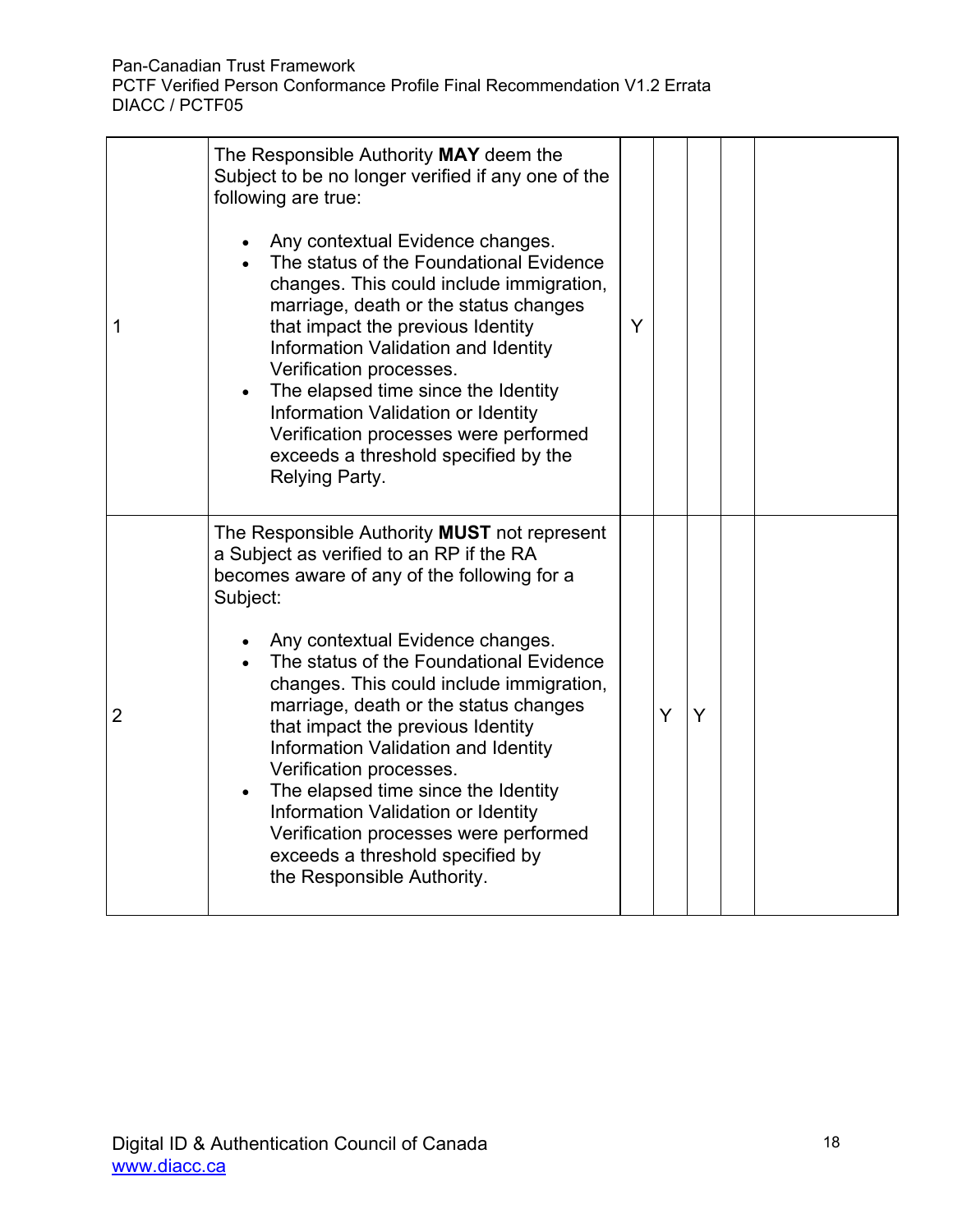|   | The Responsible Authority MAY perform<br>additional checks to re-validate or re-verify the<br>Subject.                                                                                                                                        |   |   |   |  |  |
|---|-----------------------------------------------------------------------------------------------------------------------------------------------------------------------------------------------------------------------------------------------|---|---|---|--|--|
| 3 | In some cases, these checks may be a subset<br>of the Identity Information Validation and Identity<br>Verification processes.                                                                                                                 | Y |   |   |  |  |
|   | In all cases, sufficient checks <b>MUST</b> be<br>performed to ensure that the full Identity<br>Resolution, Identity Information Validation, and<br>Identity Verification requirements are upheld, for<br>the Level of Assurance in question. |   |   |   |  |  |
| 4 | The Responsible Authority SHOULD perform<br>additional checks to re-validate or re-verify the<br>Subject.                                                                                                                                     |   |   |   |  |  |
|   | In some cases, these checks may be a subset<br>of the Identity Information Validation and Identity<br>Verification processes.                                                                                                                 |   | Y |   |  |  |
|   | In all cases, sufficient checks <b>MUST</b> be<br>performed to ensure that the full Identity<br>Resolution, Identity Information Validation, and<br>Identity Verification requirements are upheld, for<br>the Level of Assurance in question. |   |   |   |  |  |
| 5 | The Responsible Authority MUST perform<br>additional checks to re-validate or re-verify the<br>Subject.                                                                                                                                       |   |   |   |  |  |
|   | In some cases, these checks may be a subset<br>of the Identity Information Validation and Identity<br>Verification processes.                                                                                                                 |   |   | Y |  |  |
|   | In all cases, sufficient checks <b>MUST</b> be<br>performed to ensure that the full Identity<br>Resolution, Identity Information Validation, and<br>Identity Verification requirements are upheld, for<br>the Level of Assurance in question. |   |   |   |  |  |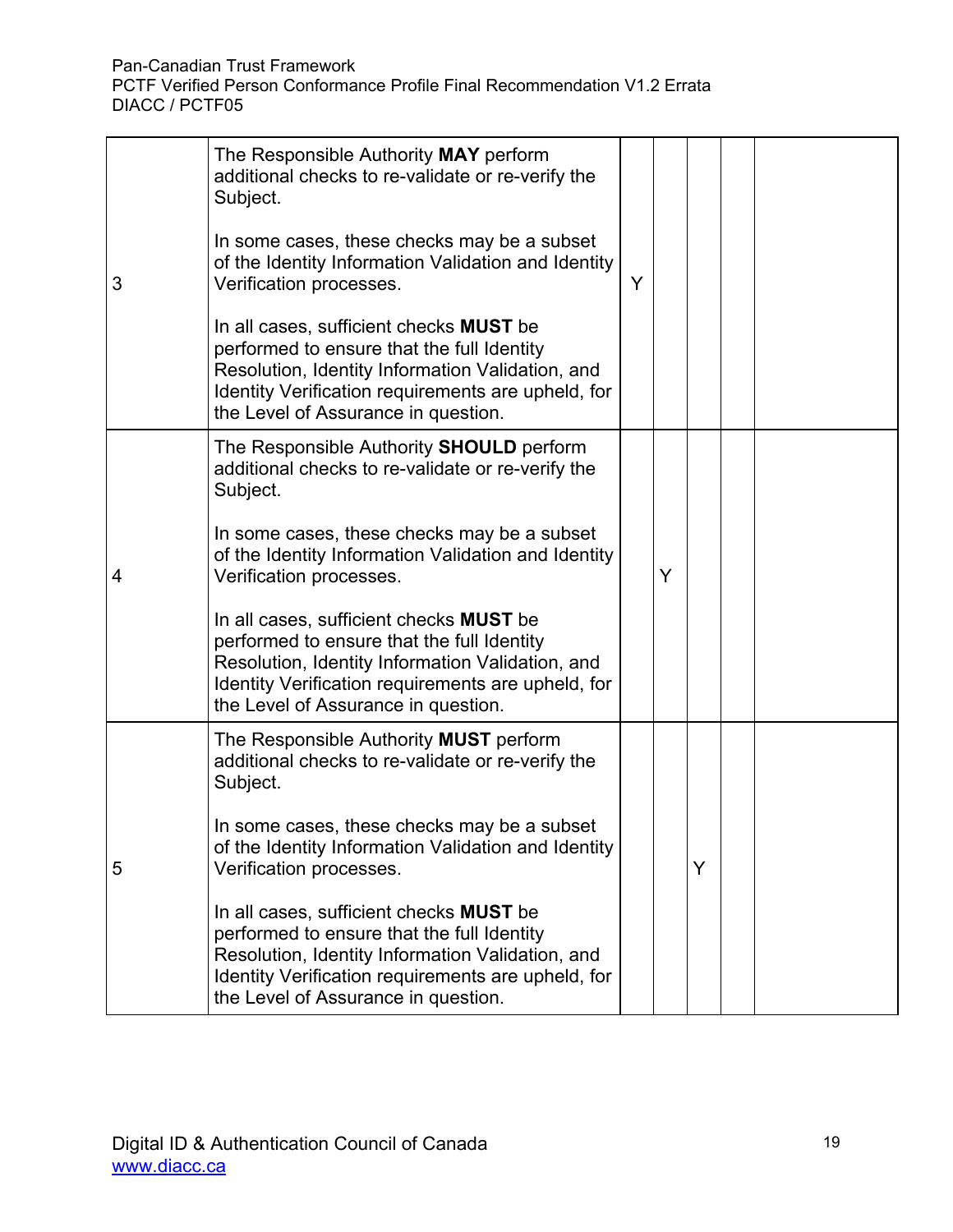| 6  | When the Responsible Authority becomes<br>aware of any changes to Identity Information<br>resulting from Birth or Death<br>events it SHOULD correct or update the<br>Subject's record(s) (in accordance with<br>applicable legislation or regulations) | Y |   |   |         |
|----|--------------------------------------------------------------------------------------------------------------------------------------------------------------------------------------------------------------------------------------------------------|---|---|---|---------|
| 7  | When the Responsible Authority becomes<br>aware of any changes to Identity Information<br>resulting from Birth or Death events<br>it MUST correct update the Subject's record(s)<br>(in accordance with applicable legislation or<br>regulations).     |   | Y | Y |         |
| 8  | Any changes to Foundational Identity<br>information MUST be confirmed by a<br>foundational authority for the related event for:<br>Name change.<br>Death.                                                                                              |   | Y | Y | IDMA.04 |
| 9  | Birth and Death events <b>SHOULD</b> result in<br>notification to Relying Parties.                                                                                                                                                                     |   | Y | Y |         |
| 10 | When the Responsible Authority becomes<br>aware of any validated changes to Identity<br>Information, it SHOULD update the Subject's<br>$record(s)$ .                                                                                                   | Y | Y |   |         |
| 11 | When the Responsible Authority becomes<br>aware of any validated changes to Identity<br>Information, it MUST update the Subject's<br>$record(s)$ .                                                                                                     |   |   | Y |         |

#### **Table 1: Verified Person Conformance Criteria**

## <span id="page-19-0"></span>**4. Revision History**

| <b>Version</b> | Date of<br><b>Issue</b> | Author(s) | <b>Change Description</b> |
|----------------|-------------------------|-----------|---------------------------|
|----------------|-------------------------|-----------|---------------------------|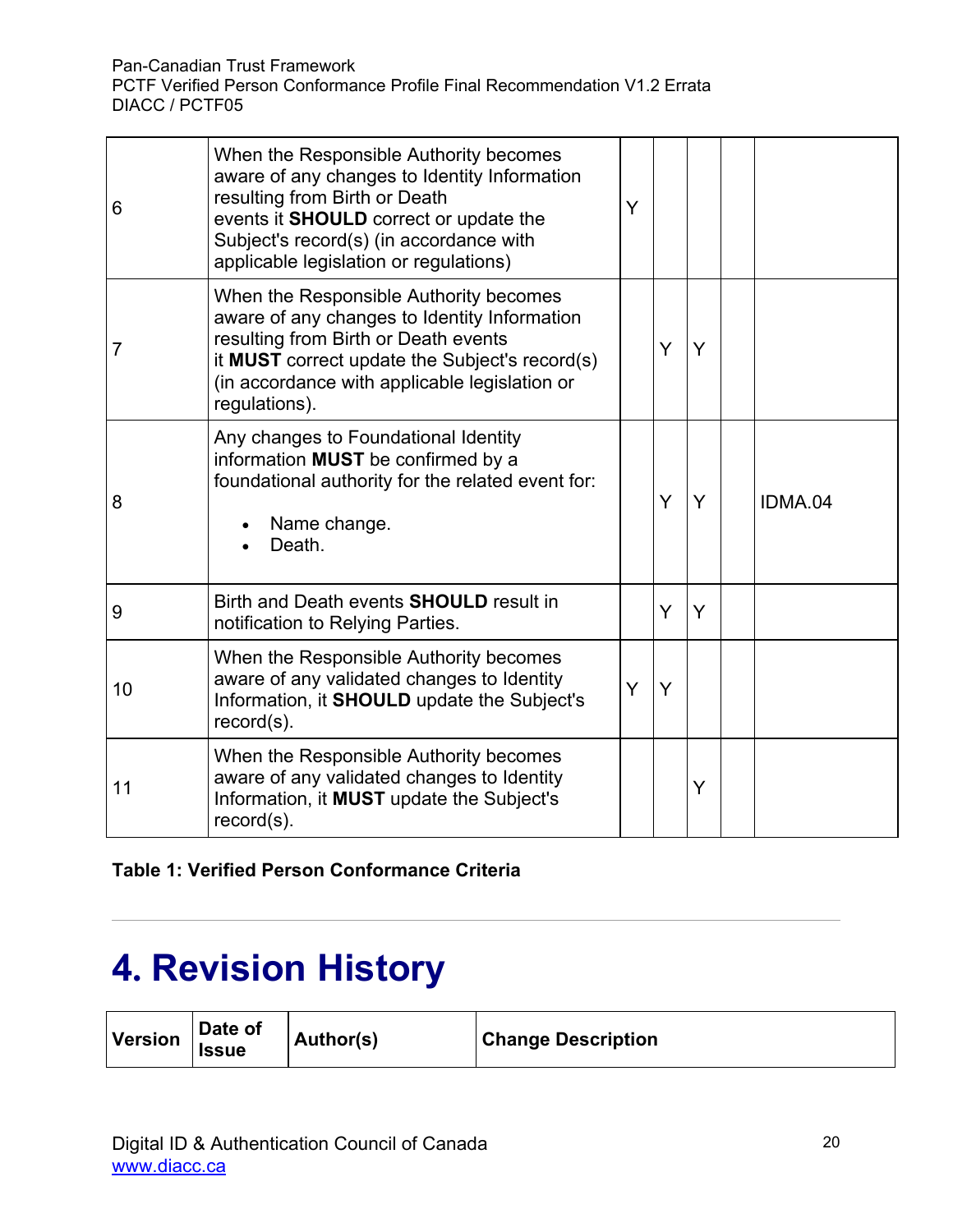| 0.01 | 2018-06-<br>08 | <b>PCTF Editing Team</b>                                        | First attempt of the Verified Person Component<br><b>Conformance Criteria Community Draft.</b>                                                           |
|------|----------------|-----------------------------------------------------------------|----------------------------------------------------------------------------------------------------------------------------------------------------------|
| 0.02 | 2019-09-<br>17 | <b>PCTF Editing Team</b>                                        | Updated draft as per Verified Person Design<br>Team based on standardized PCTF component<br>outline.                                                     |
| 0.03 | 2019-10-<br>16 | <b>PCTF Editing Team</b>                                        | Updated conformance criteria to include Public<br>Sector PCTF Profile for comparison review and<br>determine applicability to baseline PCTF<br>document. |
| 0.04 | 2019-10-<br>14 | <b>PCTF Editing Team</b>                                        | Updated as per action items from October 23rd<br>Design meeting.                                                                                         |
| 0.05 | 2019-11-<br>12 | <b>PCTF Editing Team</b>                                        | Updates as per action items from Verified Person<br>Design Team meetings.                                                                                |
| 0.06 | 2019-11-<br>26 | <b>PCTF Editing Team</b>                                        | Replaced supporting identity with contextual<br>identity as per PCTF Model.                                                                              |
| 0.07 | 2020-01-<br>03 | <b>PCTF Editing Team</b>                                        | Updated to resolve outstanding wiki comments,<br>in preparation for review period.                                                                       |
| 0.08 | 2020-01-<br>16 | <b>PCTF Editing Team</b>                                        | Updated as per January 14 Verified Person<br>Design team meeting, and final general edit<br>before review.                                               |
| 0.09 | 2020-02-<br>14 | <b>PCTF Editing Team</b>                                        | Updates after February 12th Verified Person<br>Design team meeting to review TFEC comments.                                                              |
| 1.0  | 2020-02-<br>24 | <b>PCTF Editing Team</b>                                        | Approved as Draft Recommendation V1.0.                                                                                                                   |
| 1.1  | 2021-10-<br>29 | <b>PCTF Editor and</b><br><b>Verified Person</b><br>Design Team | Updated in response to public comments and<br>reviewed for auditability.                                                                                 |
| 1.1  | 2021-11-<br>10 | <b>PCTF Editor and</b><br><b>Verified Person</b><br>Design Team | TFEC approves as a Candidate for Final<br>Recommendation V1.1.                                                                                           |
| 1.2  | 2022-02-<br>11 | <b>PCTF Editor and</b><br><b>Verified Person</b><br>Design Team | Updated in response to comments from public<br>review.                                                                                                   |
| 1.2  | 2022-03-<br>02 | <b>PCTF Editor and</b><br><b>Verified Person</b><br>Design Team | TFEC approves as a Candidate for Final<br>Recommendation V1.2.                                                                                           |